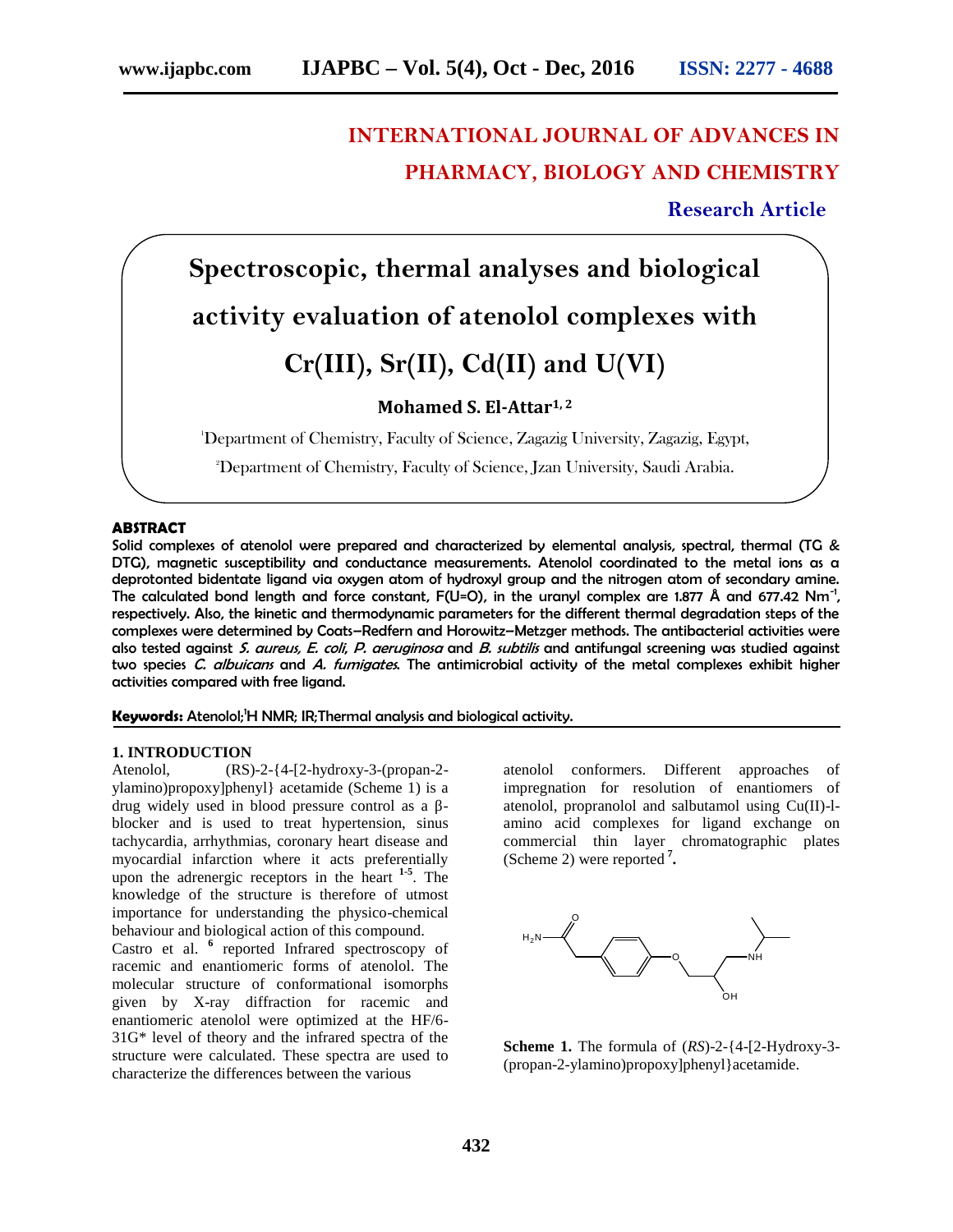

**Scheme 2.** Proposed structure of the ternary complex ions of atenolol and amino acid with Cu(II).

IR, Raman and surface-enhanced Raman scattering spectra of atenolol and metoprolol were recorded and assigned on the basis of density functional theory (DFT) calculations **8, 9**. The co-ordination mode of the metal ions in Cu(II)–aten and metoprolol compounds was also derived from IR spectra. EPR spectra give evidence for a square-planar arrangement around the copper (II) ion in the case of Cu–aten complex, with a  $N_2O_2$  chromophore.

Our aim was to take synthesize  $Cr(III)$ ,  $Sr(II)$ ,  $Cd(II)$ and U(VI) complexes of the atenolol ligand. The structures of the metal complexes were elucidated by elemental analysis, FT-IR,  ${}^{1}$ H NMR, MS, UV/vis and thermal analysis as well as some results of bioactivity tests are also investigated against *S. aureus,E. coli*, *P. aeruginosa* and *B. subtilis* and antifungal screening was studied against two species *C. albuicans* and *A. fumigates*.

#### **2. MATERIALS AND METHODS**

#### **2.1. Chemicals**

All chemicals used for complexes preparation were of analytical reagent grade used without further purification. Atenolol used in this study was purchased from the Egyptian International Pharmaceutical Industerial Company (EIPICO). Ethanol, NaOH and FeCl<sub>3</sub>.6H<sub>2</sub>O were purchased from Fluka Chemical Co.  $Cr(CH_3COO)_3$ , CdCl<sub>2</sub>,  $SrCl<sub>2</sub>$  and  $UO<sub>2</sub>(CH<sub>3</sub>COO)<sub>2</sub>$ . 2H<sub>2</sub>O from Aldrich Chemical Co.

#### **2.2. Synthesis of atenolol complexes**

The green solid complex  $[Cr(Aten)<sub>2</sub>(H<sub>2</sub>O)<sub>2</sub>]CH<sub>3</sub>COO.2H<sub>2</sub>O$  was prepared by *albuicans* adding 0.229 g of chromium acetate (1 mmol) in 20 mL ethanol drop-wisely to a stirred mixture of 0.533 g of atenolol (2 mmol) and 0.08 g NaOH (2 mmol) in 50 mL ethanol with molar ratio 1:2 [M]:[Aten]. The reaction mixture was stirred for 20 h at 35 °C in water bath. The grey precipitate was filtered off and dried under vacuum over anhydrous CaCl<sub>2</sub>.

The white and yellow solid complexes of  $[Sr(Aten)_2(H_2O)_2]$ ,  $[Cd(Aten)_2(H_2O)_2]$ .  $H_2O$  and

 $[UO<sub>2</sub>(Aten)<sub>2</sub>].3H<sub>2</sub>O$  were prepared in a similar manner described above using ethanol as a solvent and  $SrCl<sub>2</sub>$ , CdCl<sub>2</sub> and UO<sub>2</sub>(CH<sub>3</sub>COO)<sub>2</sub>.2H<sub>2</sub>O, respectively.

#### **2.3. Instruments**

Elemental C, H and N analysis was carried out on a Perkin Elmer CHN 2400. The percentage of the metal<br>ions were determined gravimetrically by determined gravimetrically by transforming the solid products into metal oxide and also determined by using atomic absorption method. Spectrometer model PYEUNICAM SP 1900 fitted with the corresponding lamp was used for this purposed. IR spectra were recorded on FTIR 460 PLUS (KBr discs) in the range from 4000 to 400 cm<sup>-</sup>  $1$ . <sup>1</sup>H NMR spectra were recorded on Varian Mercury VX-300 NMR Spectrometer using DMSO- $d_6$  as solvent. TG-DTG measurements were run under  $N<sub>2</sub>$ atmosphere within the temperature range from room temperature to 1000 °C using TGA-50H Shimadzu; the mass of sample was accurately weighted out in an aluminium crucible. Electronic spectra were obtained using UV-3101PC Shimadzu. The diffused reflectance spectra were recorded on GCMS-QP- 1000EX Shimadzu (ESI, 70 eV) in the range from 0- 1090. Magnetic measurements were done on a Sherwood scientific magnetic balance using Gouy method using  $Hg[Co(SCN)<sub>4</sub>]$  as calibrant. Molar conductivities of the solutions of the ligand and metal complexes in DMF at  $1 \times 10^{-3}$  M were measured on CONSORT K410. All measurements were carried out at ambient temperature with freshly prepared solutions.

#### **2.4. Antimicrobial investigation**

The activity index for the complex was calculated using the following formula **<sup>10</sup>**:

```
\text{Activity index} = \frac{\text{Zone of inhibition by test compound (diameter)}}{\text{Zone of inhibition by standard (diameter)}}
```
Antimicrobial activity of the ligand and its metal complexes was investigated by a previously reported modified method of Beecher and Wong **<sup>11</sup>** against different bacterial species, such as *S. aureus,B. subtilis,E. coli,* and *P. aeruginosa* and antifungal screening was studied against two species, *C.* and *A. fumigates*. The tested microorganisms isolates were isolated from Egyptian soil and identified according to the standard and bacteriological keys for identification of fungi and bacteria as stock cultures in the microbiology laboratory, Faculty of Science, Zagazig University. The nutrient nutrient agar medium for antibacterial was 0.5% peptone, 0.1% beef extract, 0.2% yeast extract, 0.5% NaCl and 1.5% agar-agar and for antifungal 3% Sucrose, 0.3%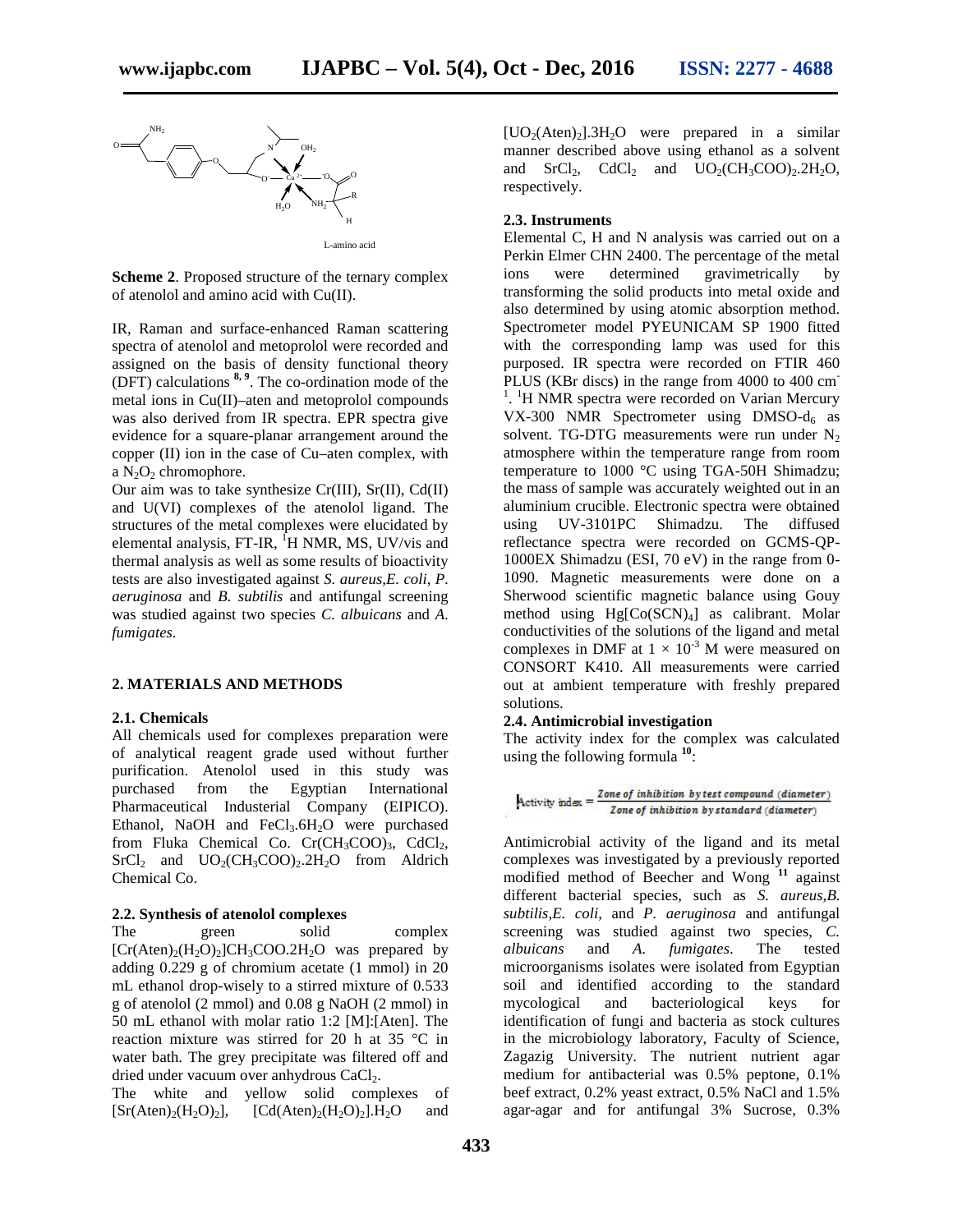NaNO<sub>3</sub>, 0.1% K<sub>2</sub>HPO<sub>4</sub>, 0.05% KCl, 0.001% FeSO<sub>4</sub>, 2% agar-agar was prepared **<sup>12</sup>** and then cooled to 47 <sup>o</sup>C and seeded with tested microorganisms. Sterile water agar layer was poured and solidified. The prepared growth medium for bacteria and fungi (plate of 12 cm diameter, 15 cm<sup>3</sup> medium plate). After solidification 5 mm diameter holes were punched by a sterile cork-borer. The investigated compounds, i.e., ligand and their complexes were introduced in Petri dishes (only 0.1 mL) after dissolving in DMF at  $1.0\times10^{-3}$  M. These culture plates were then incubated at 37  $^{\circ}$ C for 20 h for bacteria and for seven days at 30 <sup>o</sup>C for fungi. The activity was determined by measuring the diameter of the inhibition zone (in mm). Bacterial growth inhibition was calculated with reference to the positive control, i.e., ampicilin, amoxycillin and cefaloxin.

#### **3. RESULTS AND DISCUSSION**

Atenolol reacts with Cr(III), Sr(II), Cd(II) and U(VI) in ethanol at room temperature to form solid complexes. The four complexes were obtained as colored powdered materials and characterized using melting point, magnetic measurements, molar conductance, infrared, electronic, proton nuclear magnetic resonance, mass spectra and thermogravimetric analyses. The molar ratio for all prepared complexes is  $M: L = 1:2$  which was established from the results of the chemical analyses and also all the prepared complexes contain two bound water molecules inside the coordination sphere except in U(VI) complex contains three water molecules outside the coordination sphere. The elemental analysis was in good agreement with the chemical formulas of all synthesized complexes. The infrared spectroscopic and thermogravimetric data also confirm the presence of water in the complexes composition. The solution of Cr(III) complex was tested with aqueous solution of  $FeCl<sub>3</sub>.6H<sub>2</sub>O$  a red brown color which revealed the presence of  $CH<sub>3</sub>COO<sup>-</sup>$  as counter ion  $^{13}$ .

The molar conductance values of the atenolol and their metal complexes in DMF with standard reference, using  $1 \times 10^{-3}$  M solutions at room occup temperature were found to be in the range from 27.4 to144.8 S  $\text{cm}^2$  mol<sup>-1</sup>. The data indicated that all complexes are non-electrolyte except Cr(III) complex is electrolyte due to the acetate ion found as counter ion (Table 1).The Sr(II), Cd(II) and U(VI) complexes were found in diamagnetic character with molecular geometries octahedral but the Cr(III) complex found in paramagnetism with measured magnetic moment value at 3.81 B.M.

#### **3.1. IR absorption spectra**

The observed frequencies in the IR spectra of free atenolol and its complexes, their relative intensities, and assignments are given in Fig. 1 and Table 2. The IR spectra of the complexes are compared with those of the free ligand in order to determine the coordination sites that may be involved in chelation. The infrared spectra of atenolol metal complexes exhibit a broad band between  $3460$  and  $3352$  cm<sup>-1</sup>, which corresponds to the (O-H) vibration and confirms the presence of water molecules in all complexes  $^{14\text{-}16}$ . The (N-H) of –NH and -NH<sub>2</sub> vibration appears in the region of  $3300-3171$  cm<sup>-1 17</sup>. **.** The stretching vibrations (C-H) of phenyl,  $CH<sub>2</sub>$ and  $CH_3$  units in these complexes are assigned as a number of bands in the region of  $3060-2866$  cm<sup>-1</sup>. The assignments of all the  $C$   $H$  stretching vibrations agree quite well with the expected in the literature  $18 - 20$ .

Experimentally, The IR band observed at 1643 cm-1 in the spectrum of the free atenolol is characteristic to the stretching vibration of carbonyl group  $(C=O)^{21}$ . The appearance of this band in all complexes at around  $1643 \text{ cm}^{-1}$  indicated that the carbonyl group is uncoordinated to the metal ion.

The spectra of the isolated solid complexes show a group of bands with different intensities which characteristics for  $(M-N),(M-O)$ . The  $(M-N)$  and  $(M-O)$  bands observed at 630, 529 and 420 cm<sup>-1</sup> for Cr(III), at 579 and 459cm<sup>-1</sup> for Sr(II), at 671 and 428  $cm<sup>-1</sup>$  for Cd(II) and finally at 680, 644, 575 and 443  $cm^{-1}$  for U(VI) which are absent in the spectrum of atenolol. This indicates the coordination of atenolol through both N-H and oxygen of hydroxyl group.

For  $[Cr(Aten)<sub>2</sub>(H<sub>2</sub>O)<sub>2</sub>]CH<sub>3</sub>COO.2.5H<sub>2</sub>Ocomplex in$ order to verify that the acetate group is ionic and not coordinated, the complex solution was tested with an aqueous solution of  $FeCl<sub>3</sub>·6H<sub>2</sub>O$  a red brown color was formed. Also, characteristic bands of acetate ion are found at 1416, 1360 and  $648 \text{ cm}^{-1}$  which assigned to the methyl bending vibrations.

For  $[UO<sub>2</sub>(Aten)<sub>2</sub>]$ .3H<sub>2</sub>O complex, the proposed structure is shown in scheme 3, where the two oxygen atoms and two nitrogen atoms of their Aten occupy equatorial positions around the central U(VI), forming aplane containing the five membered rings and the two oxygen atoms of the uranyl group occupy axial positions. According to the proposed structure for the uranyl complex, the complex possess a plane of symmetry and hence is  $C_s$  symmetry .The  $C_s$  group is expected to display 243 vibrational fundamentals which are all monodegenarate. These are distributed between  $A^{\dagger}$  and  $A^{\dagger}$  motions, all are IR and Raman active. Under such symmetry, the four vibrations of the uranyl unit  $U_2$ , in the complex are of the type 3  $A^{\dagger}$  and  $A^{\dagger}$ , these are <sub>s</sub>(U=O),  $A^{\dagger}$ ; <sub>as</sub>(U=O),  $A^{\dagger}$ ;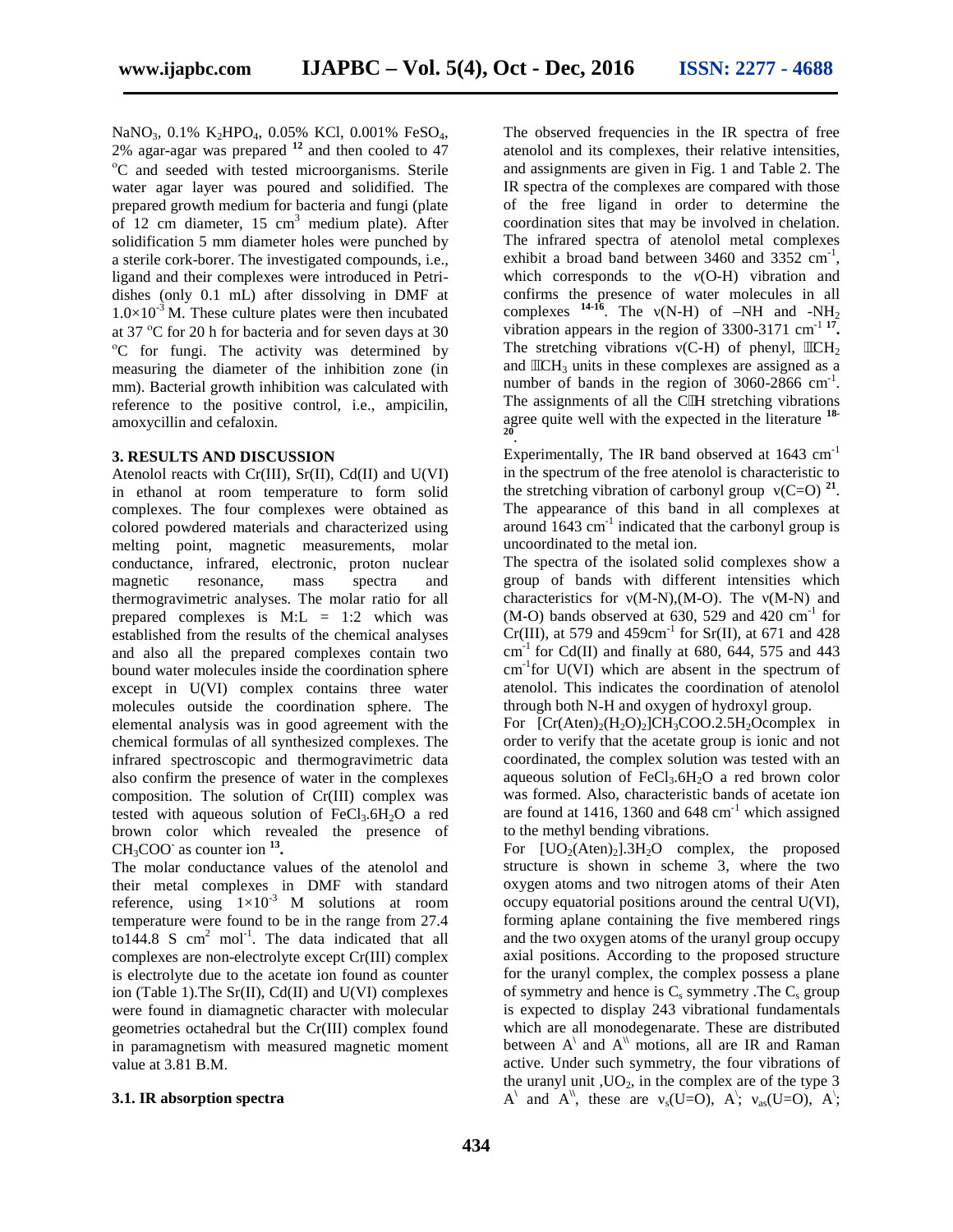(UO<sub>2</sub>), A<sup>\</sup> and (UO<sub>2</sub>), A<sup>\ $\parallel$ </sup>. The data given in table 2 showed that  $_{8}$ (U=O) absorpation band occurs as a medium singlet at 926 cm<sup>-1</sup> and the  $s(U=O)$  found at  $856 \text{ cm}^{-1}$  as a strong band. These assignments for the stretching vibrations of the uranyl group,  $UO<sub>2</sub>$ , agree quite well with those known for many dioxouranium

(VI) complexes  $17, 21-25$ . The <sub>s</sub>(U=O) value was used to calculate both the bond length and the bond stretching force constant,  $F(U=O)$ , for UO<sub>2</sub>bond in our complex **22, 24 .** The calculated bond length and force constant values are  $1.877\text{\AA}$  and  $677.42\text{Nm}^{-1}$ , respectively.



## $M = Cr(III)$ ,  $Sr(II)$  and  $Cd(II)$ **Scheme 3.** The coordination mode of M and U(VI) with atenolol

#### **3.2. Electronic spectra**

Experimentally, the electronic reflection spectra of atenolol and the solid complexes were recorded from 200 to 800 nm as shown in Fig. 2 and Table 3. The reflection spectrum of free atenolol displays two bands at 300 and 368 nm. The electronic transition at

300 nm is assigned to higher energy  $*$  transition within the phenyl ring of the atenolol and the lower energy n- \* transition found at 368 nm these transitions occur in case of organic compounds which contain phenyl and keto groups **26, 27**. For the our complexes, the reflectance bands shift of atenolol to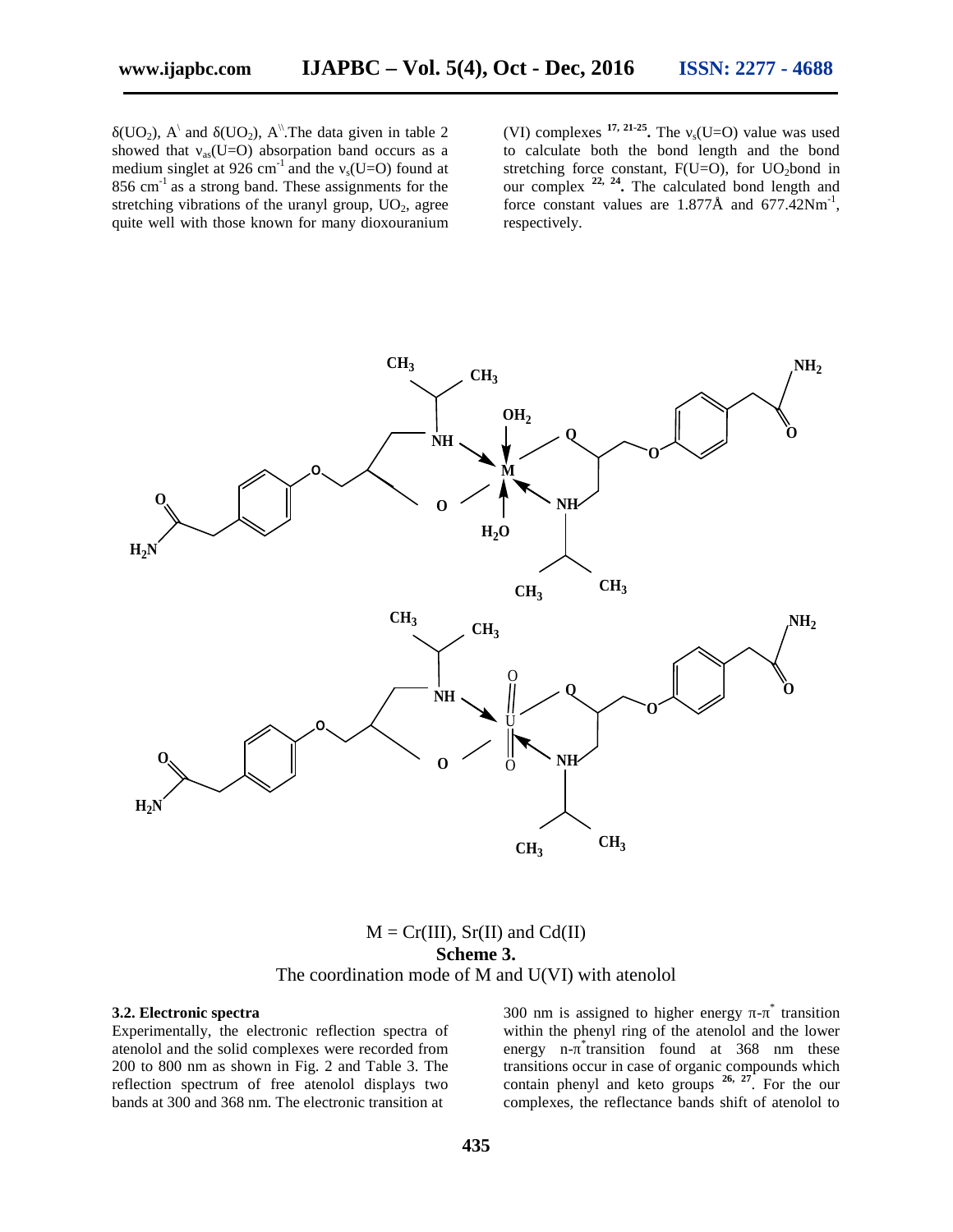higher or lower values and the absent of the band at 300 nm and presence of new bands in the reflection spectra of complexes is attributed to complexation behavior of atenolol towards metal ions **<sup>26</sup> .** The four complexes have new bands in the range from 490 to 593 nm which may be assigned to the ligand to metal charge-transfer  $28-30$ . Finally, the metal ions form  $[Cr(A)]$ stable solid complexes with atenolol ligand.

#### **3.3. <sup>1</sup>H NMR spectra**

The 1H NMR spectral data of atenolol and Cr(III), Sr(II), Cd(II) and U(VI) complexes in DMSO- $d_6$ were measured (Fig. 3). 1PH NMR spectral data (Table 4) indicated the coordination of atenolol with metal ions via N atom (-NH group) and oxygen ion of hydroxyl group. The  $H$  NMR spectra of atenolol showed at  $\therefore$  0.97 and 1.50 ppm corresponding to –  $CH<sub>3</sub>$  and  $-NH$ , respectively. A series of bands found in the range  $2.54-3.91$  ppm are assigned to  $-CH<sub>2</sub>$  and -CH aliphatic. Also the  $H$  NMR spectra for complexes exhibit new peak in the range 4.87-5.11 ppm, due to the presence of water molecules in the complexes. Atenolol show peaks in the range  $: 6.85$ -7.41 ppm for the protons of aromatic ring,  $-NH<sub>2</sub>$  and the singlet peak at  $\therefore$  5.00 ppm for the proton of hydroxyl group. Comparing the main signals of the complexes with atenolol, the  ${}^{1}$ H NMR spectra of the complexes show chemical shift values that were only slightly changed compared with the free ligand, except for the hydroxyl proton signal, the resonance of the hydroxyl proton (OH) was not detected in the spectra of the four complexes, suggesting coordination of atenolol through its oxygen of hydroxyl group **<sup>31</sup> .**

#### **3.4. Mass spectra**

Mass spectrometry was found useful as a complementary tool. The structure and stability of coordination complexes under ionization conditions are dependent on various factors like the ligand itself , metal ion, counter ions, solvent, temperature, concentration,…etc. Mass spectrum of the atenolol (Aten) is in a good agreement with the suggested structure (Fig. 4, Scheme 4). The atenolol showed molecular ion peak  $(M<sup>+</sup>)$ at m/z=266 (72%). The molecular ion peak [a] losses  $C_2H_6$  to give fragment [b] at m/z=236 (21%), also it losses  $C_2H_4NO$  to give fragment [c] at m/z=208 (52%). The molecular ion peak [a] losses  $C_4H_{10}N$  to give fragment [d] at m/z=194 (18%) and it also losses  $C_5H_{12}NO$  to give fragment [e] at m/z=164 (11%). It losses  $C_6H_{14}O_2N$ to give [f] at m/z=134 (50%) and losses  $C_7H_{14}N_2O_2$  to give fragment [g] at  $m/z=106$  (65%). The mass

spectra of  $Cr(III)$ ,  $Sr(II)$ ,  $Cd(II)$  and  $U(VI)$  displayed molecular peak at m/z =722 (31%), 654 (29%), 697 (14%) and 863 (60%), respectively, suggesting that the molecular weights of the assigned products matching with elemental and thermogravimetric analyses. Fragmentation pattern of the complex  $[Cr(Aten)<sub>2</sub>(H<sub>2</sub>O)<sub>2</sub>]CH<sub>3</sub>COO.2.5H<sub>2</sub>O$  is given as an example in Scheme 5. The molecular ion peak [a] appeared at m/z=722 (31%) losses  $C_2H_6$  to give [b] at m/z=692 (13%) and it losses  $C_4H_{12}$  to give [c] at m/z=662 (16%). The molecular ion peak [a] losses  $C_2H_4NO$  to give [d] at m/z=664 (24%) and it losses  $C_4H_8N_2O_2$  to give [e] at m/z=706 (33%). The molecular ion peak [a] losses  $C_8H_8NO_2$  to give fragment [f] at m/z=572 (12%) and it losses  $C_{16}H_{16}N_2O_4$  to give [g] at m/z=422 (20%).

#### **3.5. Thermal studies**

The atenolol (Aten) of Cr(III), Sr(II), Cd(II), and U(VI) complexes are stable at room temperature and can be stored for several months without any changes. To establish the proposed formulas for new complexes, thermogravimetric (TG) and differential thermogravimetric (DTG) analyses were carried out for solid complexes under  $N_2$  flow from ambient temperature to 1000 °C. Thermal analysis curves are shown in Fig. 5. Table 5 gives the maximum temperature values,  $T_{\text{max}}$ <sup>o</sup>C together with the corresponding weight loss for each step of the decomposition reactions of the above complexes.The obtained data strongly support the proposed chemical formulas of the complexes under investigation.The data obtained indicated that the atenolol is thermally stable at room temperature. Decomposition of atenolol start at  $25^{\circ}$ C and finished at  $530^{\circ}$ C with one stage at three maxima 290, 360, and 495  $^{\circ}$ C and is accompanied by a weight loss of 72.75% corresponding to lose of  $4C_2H_4 + N_2 + 3H_2O + 6C$ .

The TG curve of  $[Cr(Aten)_{2}(H_{2}O)_{2}]CH_{3}COO.2.5H_{2}O$ shows two stages of decomposition. The first stage occurs at maximum temperature  $50^{\circ}$ C,  $125^{\circ}$ C corresponds to the loss of two and half water molecules with mass loss of 6.21% (calc 6.23%). The second step of decomposition occurs at three maxima at 300, 680 and 960 $\degree$ C, is accompanied by a weight loss of 75%. This step is associated with the loss of coordinated water molecules and atenolol with intermediate formation of very unstable products which were not identified **32-34** forming chromium oxide,  $CrO<sub>1.5</sub>+5C$ , as a final solid product. The actual weight loss from this stage is very close to calculated (74.86%).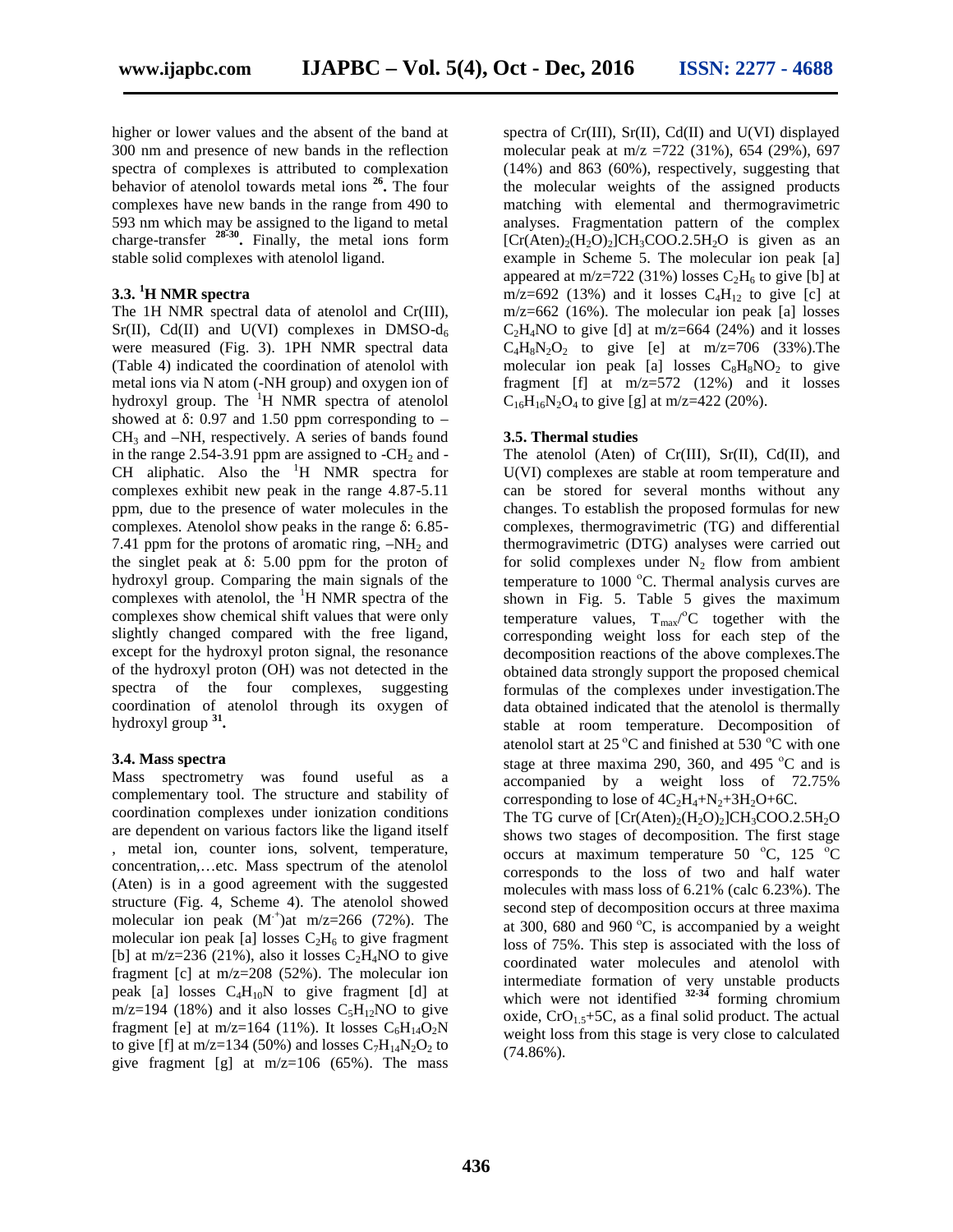

**Scheme 4. Fragmentation pattern of free atenolol.**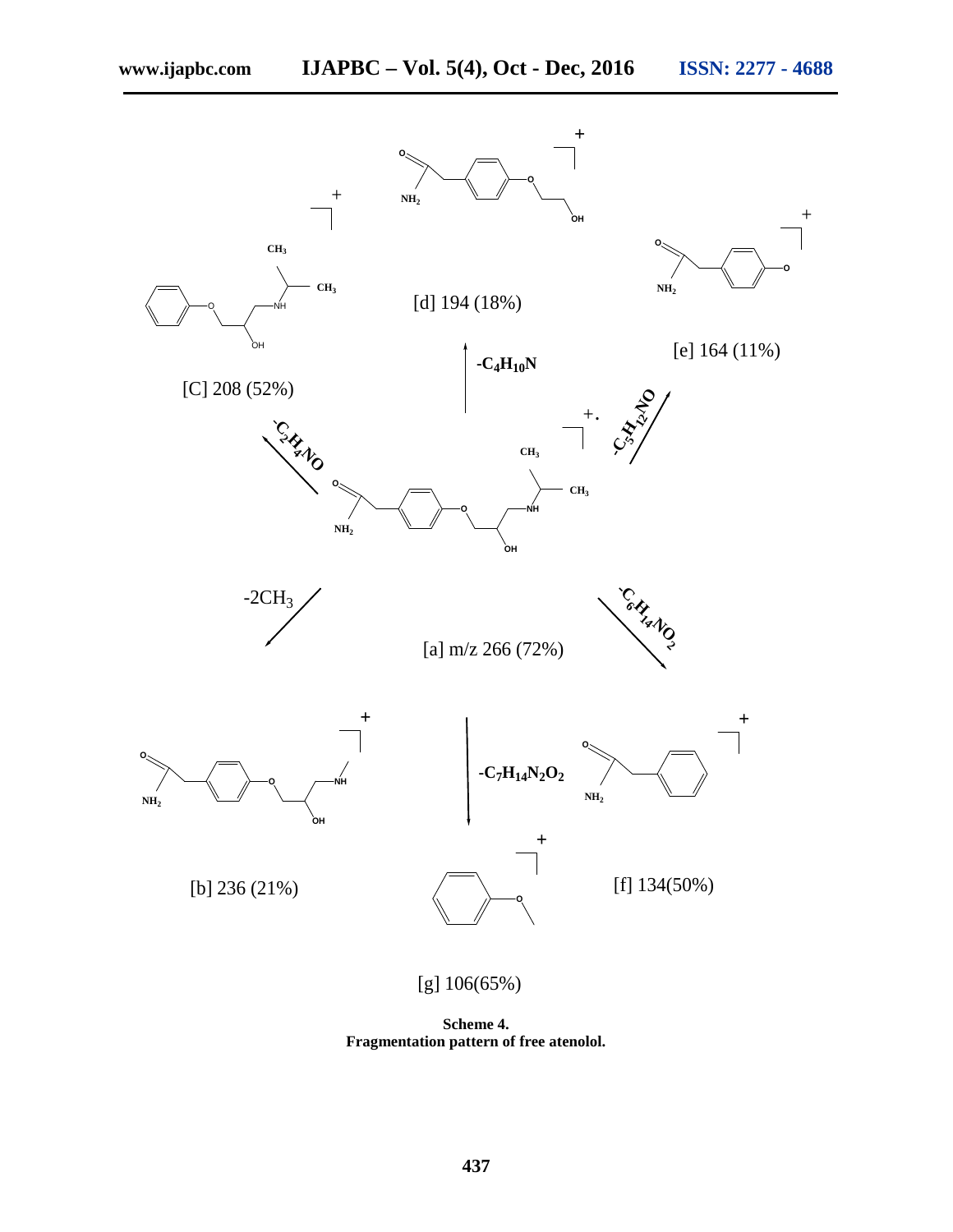

**Scheme 5. Fragmentation pattern of [Cr(Aten)2(H2O)2]CH3COO2.5H2O.**

The  $[Sr(Aten)_2(H_2O)_2]$  complex decomposes in one step within the temperature range  $260-875$  °C with total mass loss 76.72% leaving SrO+4C as residue. The thermal decomposition of  $[Cd(Aten)<sub>2</sub>(H<sub>2</sub>O)<sub>2</sub>].H<sub>2</sub>O complex in inert atmosphere$ proceeds approximately with two main degradation steps. The first step of decomposition occurs at maximum temperature of 108 °C and is accompanied by a weight loss of 2.31%, corresponding to the loss of water of crystalization. The second stage of decomposition occurs at maxima temperatures of 275, 460 and 920  $^{\circ}$ C. The weight loss at this step is 74.12%, corresponding to the loss of  $11C_2H_4 + 4NO + H_2 + 3CO$  as will be described by the

mechanism of the decomposition, the final thermal product obtained is CdO+3C.

For U(VI) complex the thermal decomposition exhibits two main degradation steps. The first step of decomposition occurs from  $67$  to  $119$  °C is accompanied by a weight loss of 6.25% in agreement with the theoretical value 6.32% for the loss of three uncoordinated water molecules. The second step of decompostion occurs at three maxima 229, 286 and 556 °C with a weight loss of 59.30% this associated with the loss of atenolol forming uranium oxide as a final product.

#### **3.6. Activation Thermodynamic Parameters**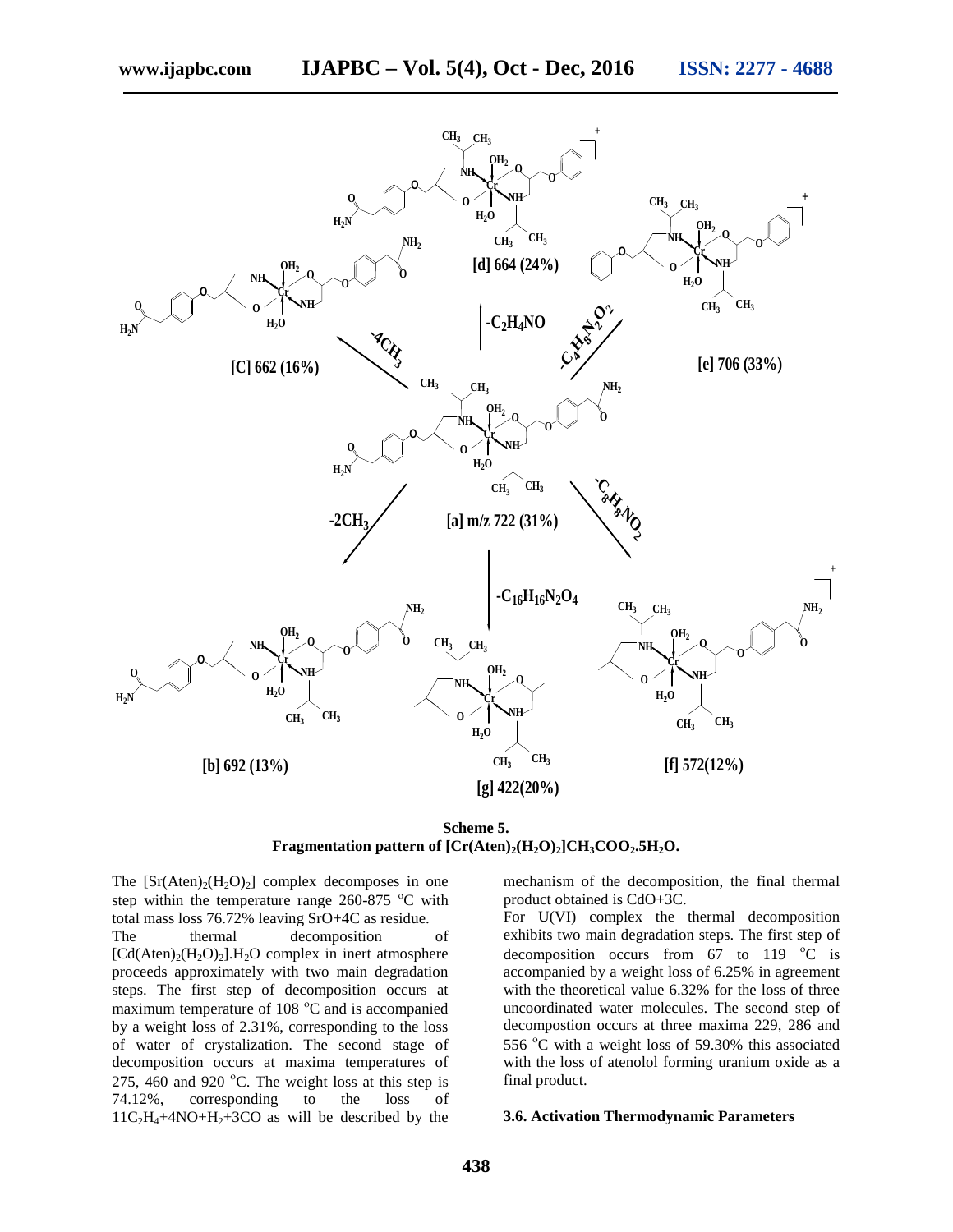Coats–Redfern **<sup>35</sup>** and Horowitz-Metzger **<sup>36</sup>** are the two methods mentioned in the literature related to kinetic thermodynamic studies; this methods are applied in this study. From the TG curves, theactivation energy, E, pre-exponential factor, A, entropy,  $S^*$ , enthalpy,  $H^*$ , and Gibbs free energy,

G<sup>\*</sup>were calculatedby well-known methods; where  $S^* = R \ln(Ah/k_B T_s)$ ,  $H^* = E^* - RT$  and  $G^* = H^* -$ T S \* . The linearization curves of the Coats–Redfern method is shown in Fig. 6. Kinetic parameters are calculated by employing the Coats–Redfern and Horowitz-Metzger equations, and are summarized in Table 6.

#### Coats–Redfern equations

$$
\ln X = \ln \left[ \frac{-\ln(1 - \mu)^{1-n}}{T^2 (1 - n)} \right] = \frac{-E^*}{RT} + \ln \left[ \frac{AR}{q E^*} \right] \text{ for } n \neq 1 \, (1)
$$
\n
$$
\text{where } (n = 0, 0.33, 0.5 \text{ and } 0.66)
$$

$$
\ln X = \ln \left[ \frac{-\ln(1-)}{T^2} \right] = \frac{-E^*}{RT} + \ln \left[ \frac{AR}{q E^*} \right] \text{ for } n = 1 (2)
$$

Horowitz-Metzger equations

$$
\ln X = \ln \left[ \frac{-\ln(1 - \mu)^{1-n}}{T^2 (1 - n)} \right] = \frac{-E^*}{RT} + \ln \left[ \frac{AR}{q E^*} \right] \text{ for } n \neq 1(3)
$$
\n
$$
\text{where } (n = 0, 0.33, 0.5 \text{ and } 0.66)
$$

$$
\ln X = \ln \left[ \frac{-\ln(1-)}{T^2} \right] = \frac{-E^*}{RT} + \ln \left[ \frac{AR}{q E^*} \right] \text{ for } n = 1 (4)
$$



Wavelength, cm<sup>-1</sup>

**Fig. 1. Infrared spectra for (A) Atenolol, (B)**  $[Cr(Atn)_2(H_2O)_2](CH_3COO)$ **.2.5H<sub>2</sub>O, (C) [Sr(Aten)2(H2O)2], (D) [Cd(Aten)2(H2O)2].H2O and (E) [UO2(Aten)2].3H2O**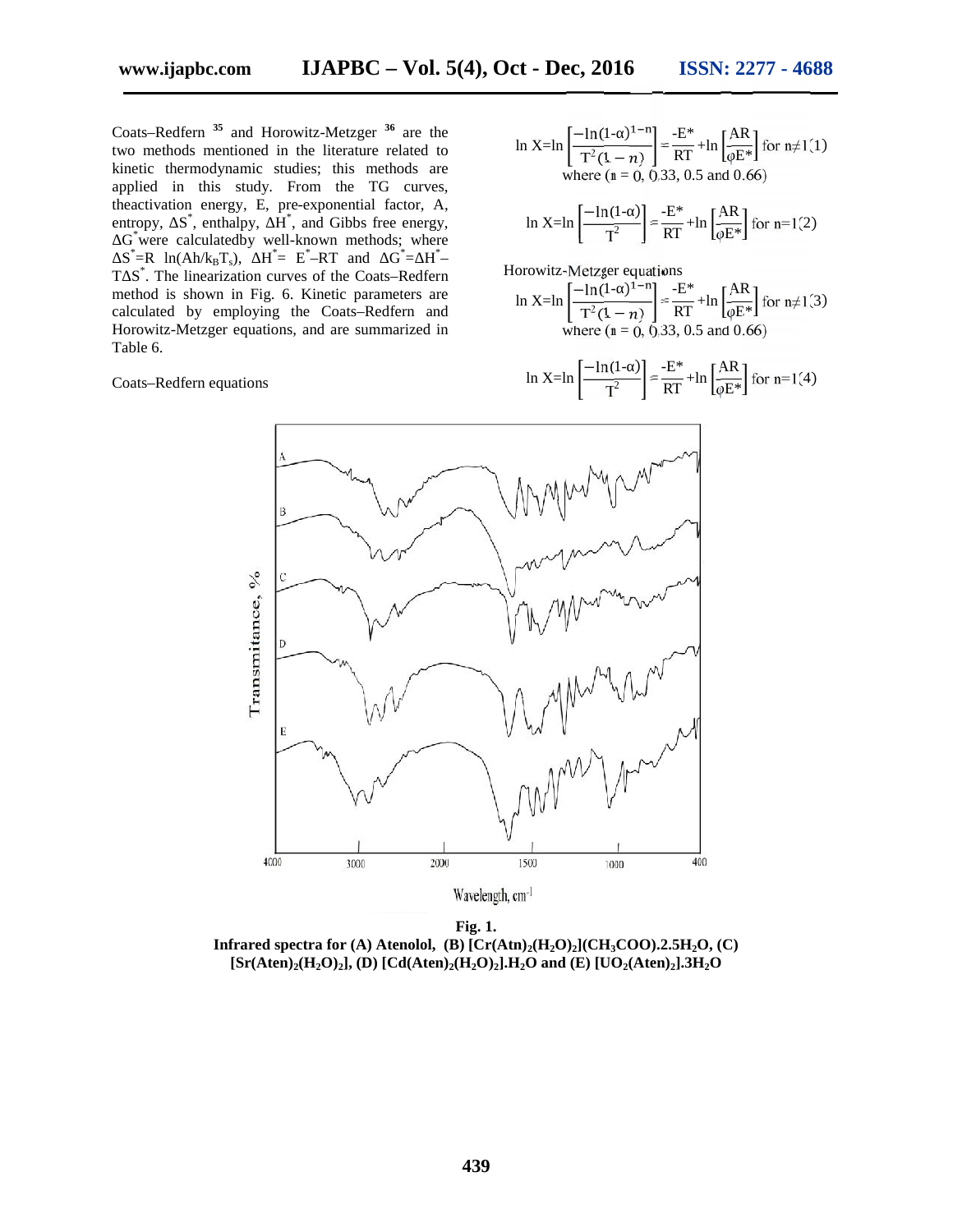

**Fig. 2. Electronic reflection spectra for (A) Atenolol, (B) Cr(Aten)2(H2O)2]CH3COO.2.5H2O,** (C)  $[Sr(Aten)_2(H_2O)_2]$ , (D)  $[Cd(Aten)_2(H_2O)_2]$ . H<sub>2</sub>O and (E)  $[UO_2(Aten)_2]$ . 3H<sub>2</sub>O.

The activation energies of decomposition were found to be in the range  $61.62 - 104.45$  kJ mol<sup>-1</sup>. The high values of the activation energies reflect the thermal stability of the complexes **37, 38 .** The entropy of activation was found to have negative values in all the complexes which indicate that the decomposition reactions proceed with a lower rate than the normal ones. Also, the correlation coefficients of Arrhenius plots (R) of the thermal decomposition steps were found to lie in the range 0.995–0.999, showing a good fit with linear function.

#### **3.7. Antimicrobial investigation**

The susceptibility of certain strains of bacterium, such as *S. aureus,E. coli*, *P. aeruginosa* and *B. subtilis* and antifungal screening was studied against two species *C. albuicans and A. fumigates* towards atenolol and its complexes was judged by measuring size of the inhibition diameter. As assessed by color, the complexes remain intact during biological testing (Table 7 and Fig. 7).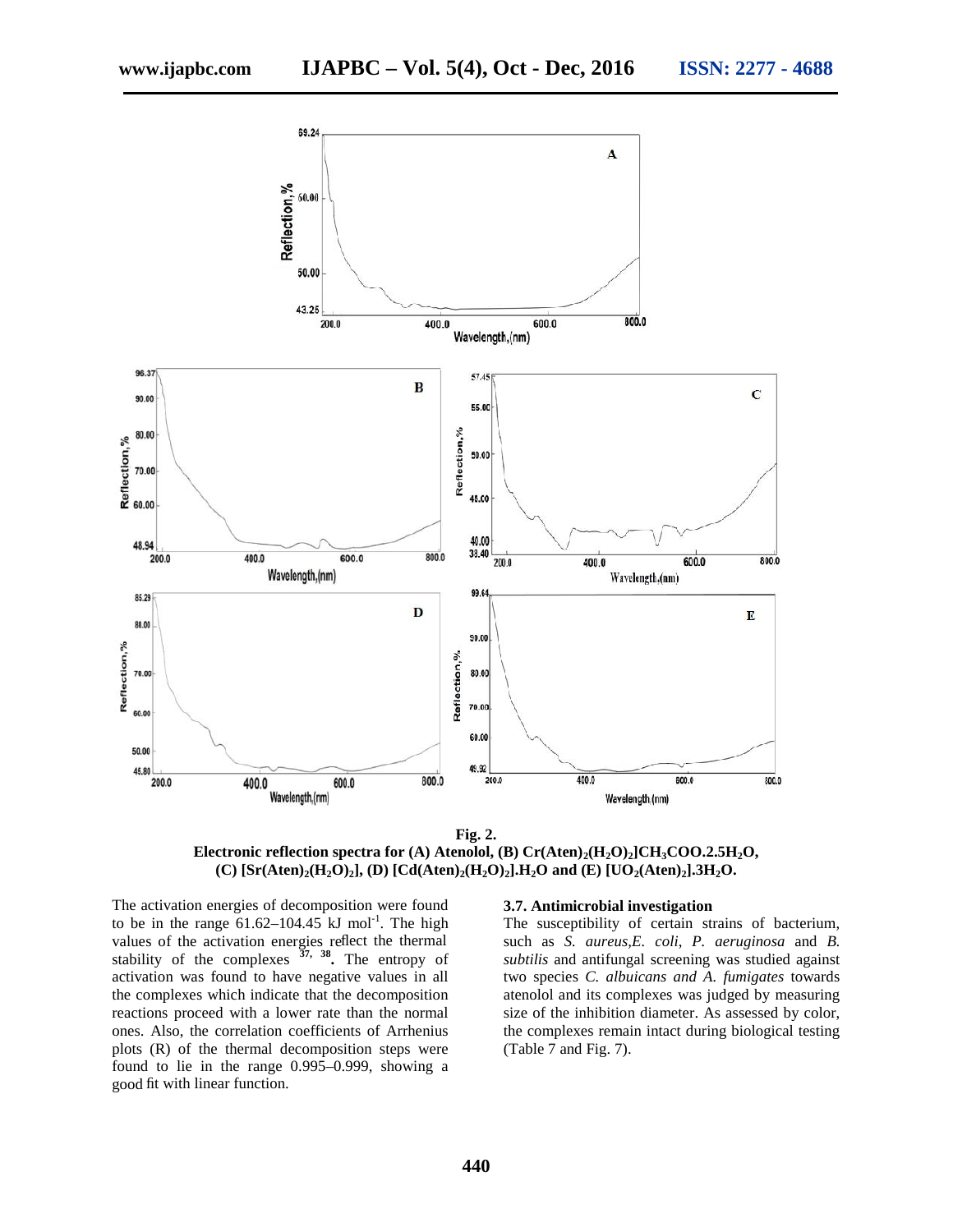

**Fig. 3. <sup>1</sup>H NMR spectra for(A) Atenolol; (B)[Cr(Aten)2(H2O)2]CH3COO.2.5H2O, (C) [Sr(Aten)2(H2O)2], (D) [Cd(Aten)2(H2O)2].H2O and (E) [UO2(Aten)2].3H2O.**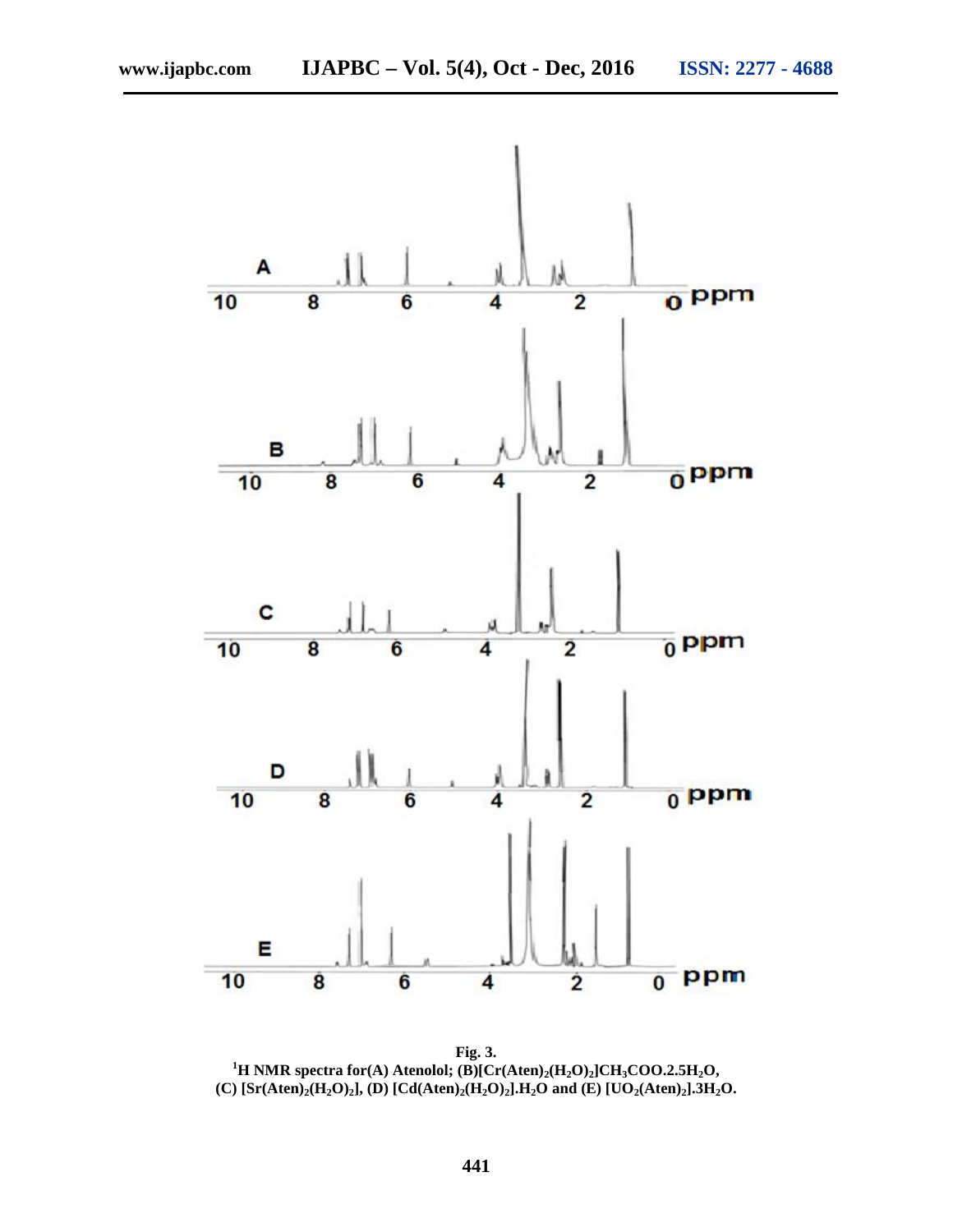

**Fig. 4. Mass spectra of (A) Atenolol; (B)**[ $Cr(Aten)_{2}(H_{2}O)_{2}$ ] $CH_{3}COO.2.5H_{2}O$ , (C)  $[Sr(Aten)_2(H_2O)_2]$ , (D)  $[Cd(Aten)_2(H_2O)_2]$ . H<sub>2</sub>O and (E)  $[UO_2(Aten)_2]$ . 3H<sub>2</sub>O.

**442**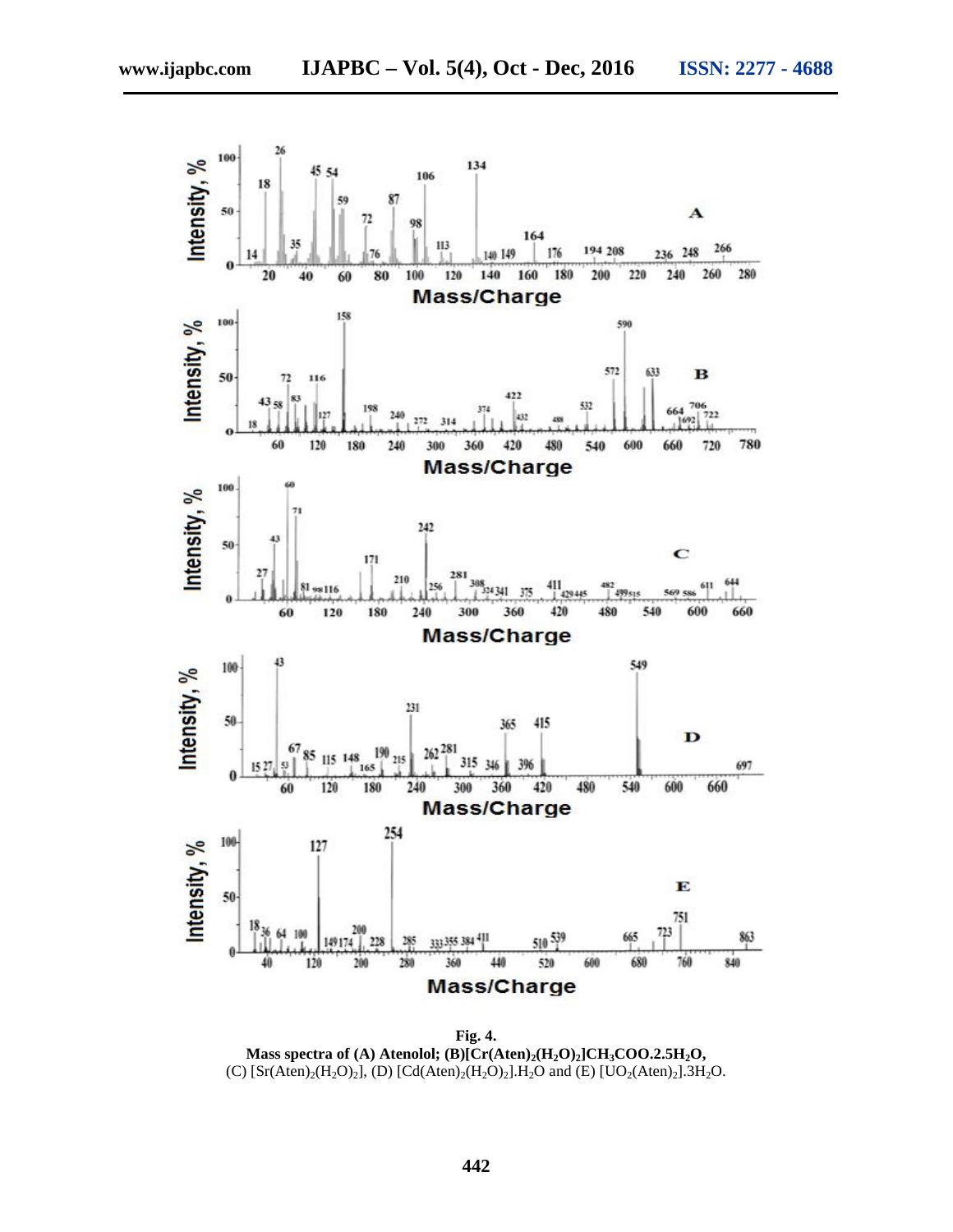



**Fig. 5. TGA and DTG diagram for(A) Atenolol; (B)[Cr(Aten)2(H2O)2]CH3COO.2.5H2O, (C)**  $[\text{Sr(Aten)}_{2}(\text{H}_{2}\text{O})_{2}]$ , **(D)**  $[\text{Cd(Aten)}_{2}(\text{H}_{2}\text{O})_{2}]$ , **H<sub>2</sub>O** and **(E)**  $[\text{UO}_{2}(\text{Aten})_{2}]$ , **3H**<sub>2</sub>**O.**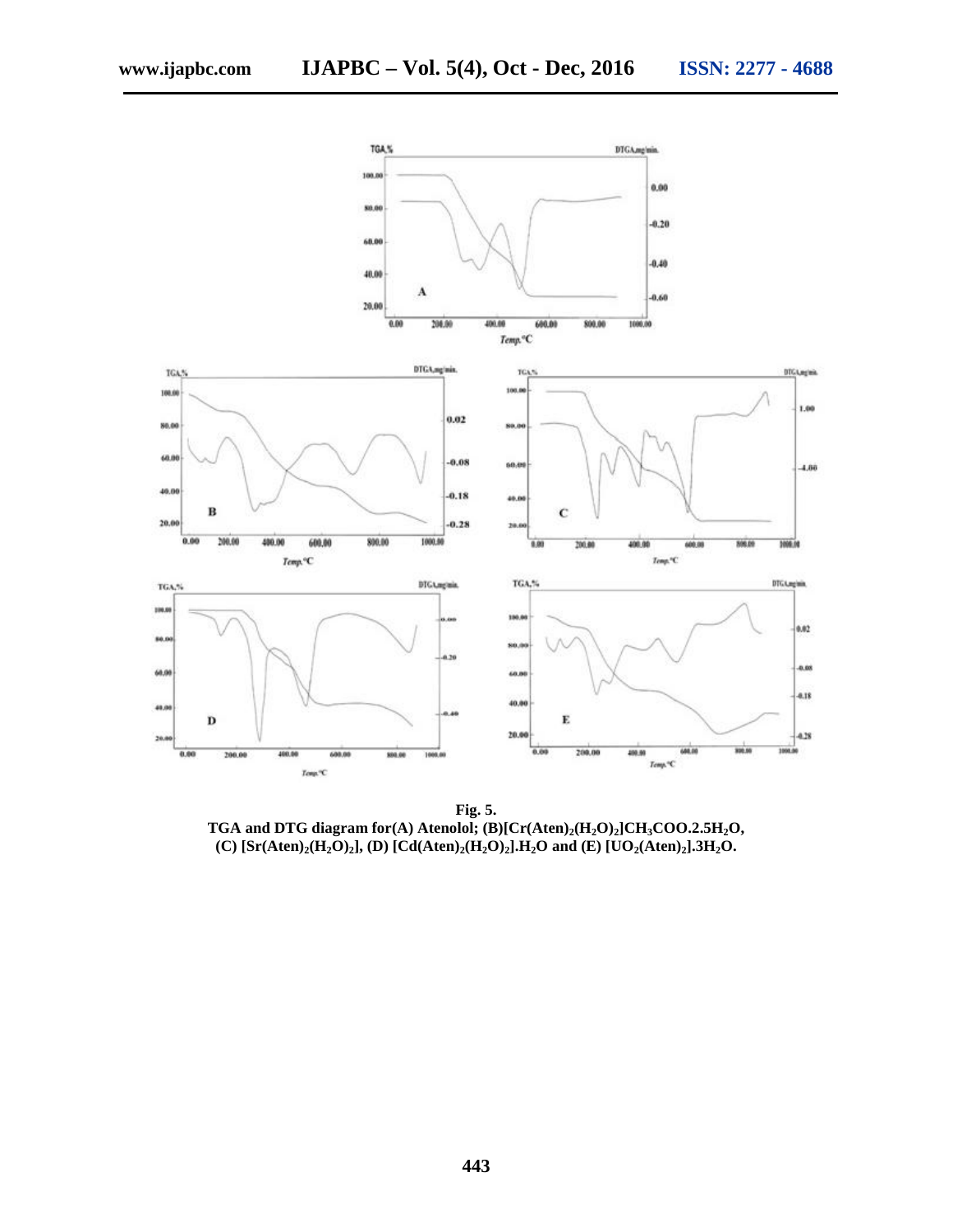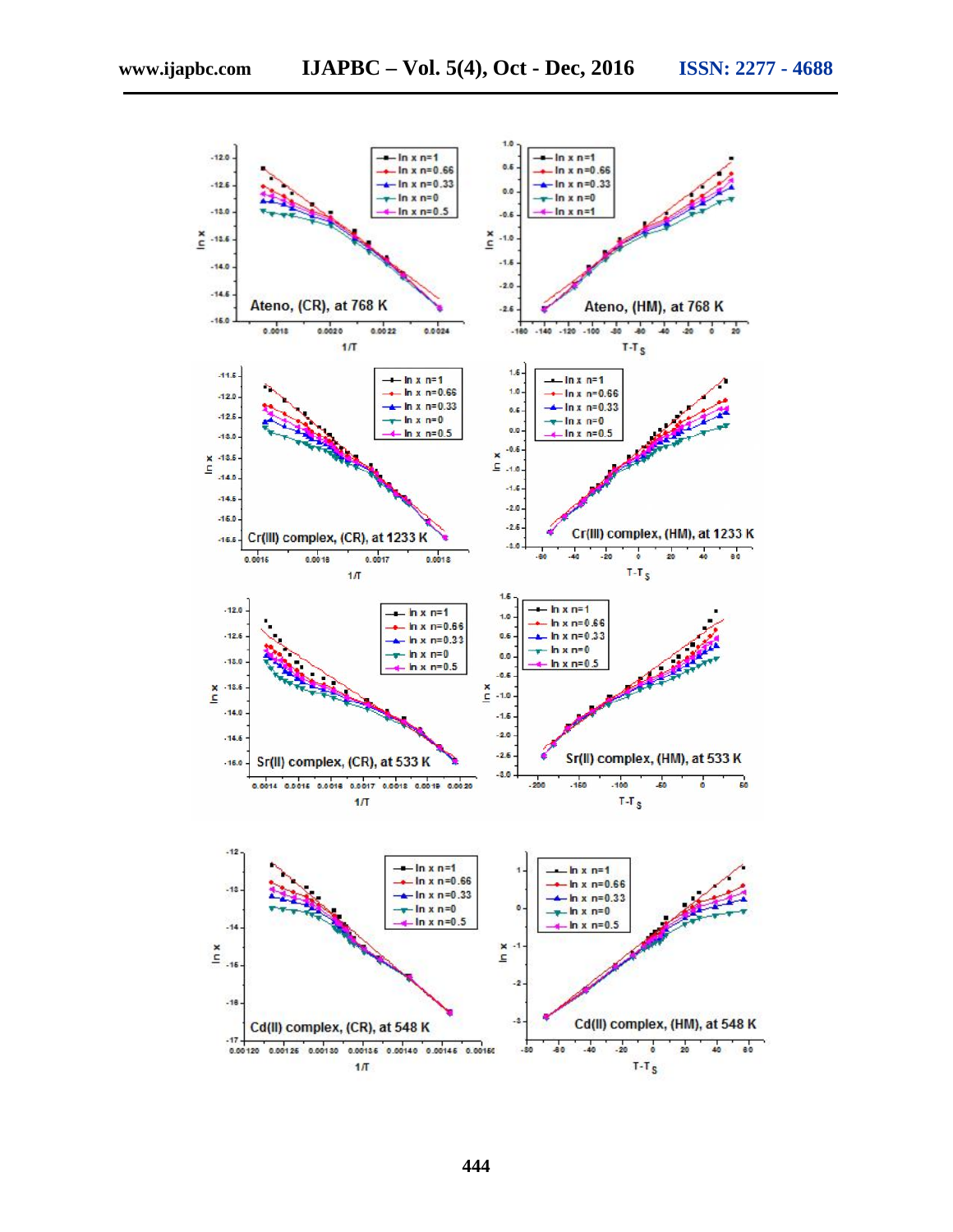

**Fig. 6. The diagrams of kinetic parameters of atenolol and its metal complexes using Coats-Redfern (CR) and Horowitz-Metzger (HM) equations.**



**Fig. 7. Statistical representation for biological activity of atenolol and its metal complexes.**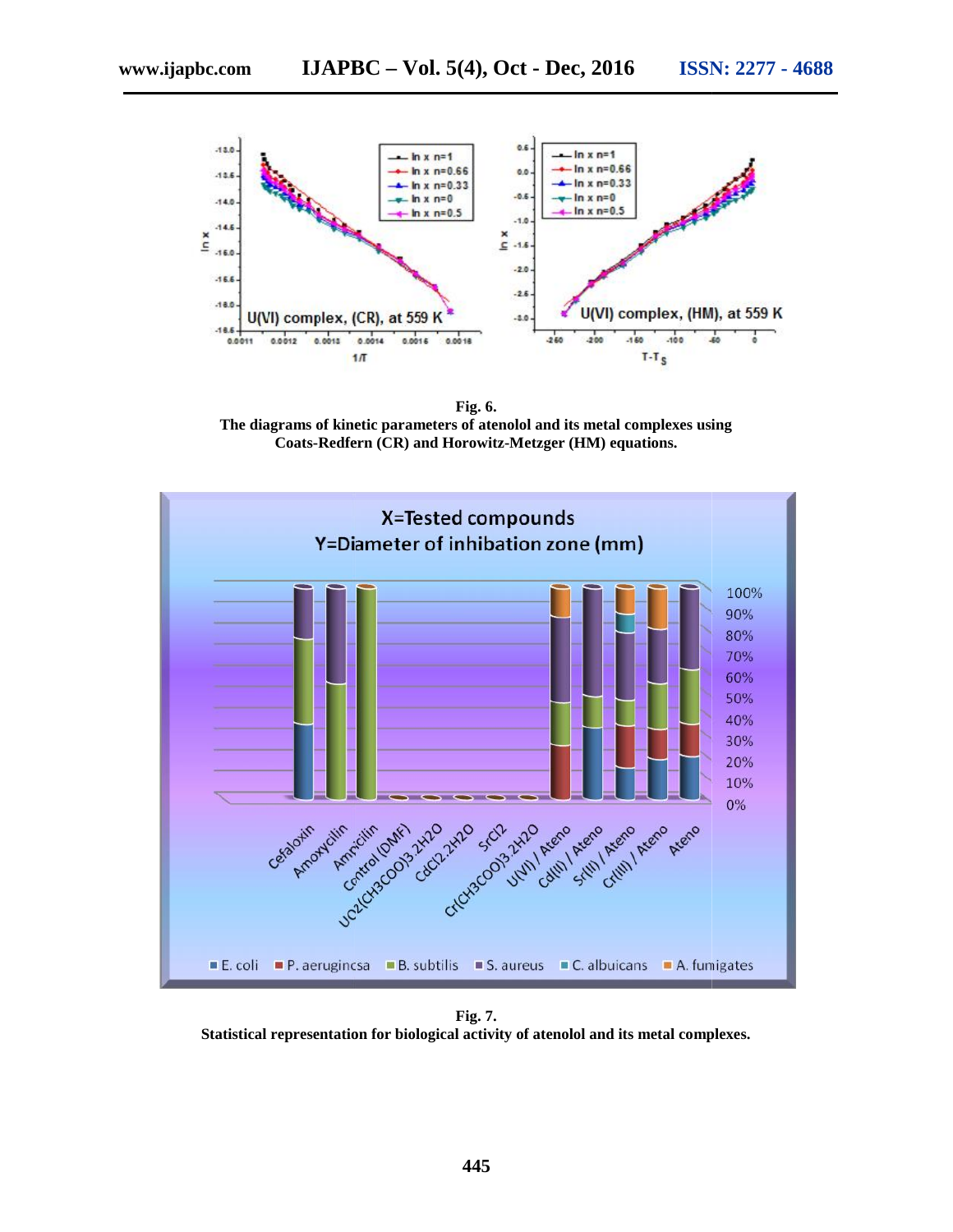| <b>Compounds</b>                                                          |                          |     |        |                             |      | Yield% Mp/ C                          |        | <b>Color</b> | Found (Calcd.) $(\%$ )              |  |  |  | $\mu_{\rm eff}$ (B.M.) |  |
|---------------------------------------------------------------------------|--------------------------|-----|--------|-----------------------------|------|---------------------------------------|--------|--------------|-------------------------------------|--|--|--|------------------------|--|
| M.Wt. (M.F.)                                                              |                          |     |        | $\mathbf C$                 | H    | $\mathbf N$                           | M      |              | $(S \text{ cm}^2 \text{ mol}^{-1})$ |  |  |  |                        |  |
| Atenolol (Aten)                                                           |                          | 160 | White  | 63.10                       | 8.30 | 12.32                                 |        | Diamagnetic  | 27.4                                |  |  |  |                        |  |
| 266.34 ( $C_{14}H_{22}N_2O_3$ )                                           | $\overline{\phantom{a}}$ |     |        |                             |      | (63.13)(8.33)(12.38)                  |        |              |                                     |  |  |  |                        |  |
| $[Cr(Aten)_{2}(H_{2}O)_{2}]CH_{3}COO.2.5H_{2}O$                           | 73.54                    | 270 | Green  | 49.81                       | 7.50 | 7.70                                  | 7.15   | 3.81         | 80.2                                |  |  |  |                        |  |
| 722.77 ( $CrC_{30}H_{54}N_4O_{12.5}$ )                                    |                          |     |        | $(49.85)$ $(7.53)$ $(7.75)$ |      |                                       | (7.19) |              |                                     |  |  |  |                        |  |
| $[Sr(Aten)2(H2O)2]$                                                       | 77.98                    | 180 | White  | 51.34                       | 7.04 | 8.52                                  | 13.32  | Diamagnetic  | 26.9                                |  |  |  |                        |  |
| 654.31 ( $SrC28H46N4O8$ )                                                 |                          |     |        |                             |      | (51.39)(7.09)(8.56)(13.39)            |        |              |                                     |  |  |  |                        |  |
| [Cd(Aten) <sub>2</sub> (H <sub>2</sub> O) <sub>2</sub> ].H <sub>2</sub> O | 76.42                    | 240 | White  | 48.22                       | 6.90 | 8.01                                  | 16.09  | Diamagnetic  | 28.0                                |  |  |  |                        |  |
| 696.75 ( $CdC_{28}H_{48}N_4O_9$ )                                         |                          |     |        |                             |      | $(48.27)$ $(6.94)$ $(8.04)$ $(16.13)$ |        |              |                                     |  |  |  |                        |  |
| $[UO2(Aten)2]$ .3H <sub>2</sub> O                                         | 80.52                    | 170 | Yellow | 39.31                       | 5.61 | 6.51                                  | 27.81  | Diamagnetic  | 29.3                                |  |  |  |                        |  |
| 854.70 (UC <sub>28</sub> H <sub>48</sub> N <sub>4</sub> O <sub>11</sub> ) |                          |     |        |                             |      | $(39.35)$ $(5.66)$ $(6.56)$ $(27.85)$ |        |              |                                     |  |  |  |                        |  |

**Table 1 Elemental analysis and physico-analytical data for atenolol and its metal complexes**

|                                                                                |                 | taviv 4           |         |                          |                  |  |  |  |  |
|--------------------------------------------------------------------------------|-----------------|-------------------|---------|--------------------------|------------------|--|--|--|--|
| Selected infrared absorption frequencies $(cm-1)$ of ligand and its complexes. |                 |                   |         |                          |                  |  |  |  |  |
| Compounds                                                                      | $(O-H)$ ; $H2O$ | $(N-H)$ :         | $(C=O)$ | $_{\text{as}}(U=O)$ and  | $(M-O)$ and      |  |  |  |  |
|                                                                                | and COOH        | -NH and           |         | $s(U=O)$                 | $(M-N)$          |  |  |  |  |
|                                                                                |                 | $-NH2$            |         |                          |                  |  |  |  |  |
| Atenolol                                                                       | 3572w           | 3300sh            | 1643vs  | $\overline{\phantom{0}}$ |                  |  |  |  |  |
|                                                                                | 3355s           | 3171 <sub>s</sub> |         |                          |                  |  |  |  |  |
|                                                                                |                 |                   |         |                          |                  |  |  |  |  |
| $[Cr(Aten)2(H2O)2]CH3COO.2.5H2O$                                               | 3460vw          | 3280sh            | 1643s   |                          | 648vw            |  |  |  |  |
|                                                                                | 3356ms          | 3175ms            |         |                          | 630vw            |  |  |  |  |
|                                                                                |                 |                   |         |                          | 529m             |  |  |  |  |
|                                                                                |                 |                   |         |                          | 420vw            |  |  |  |  |
| $[Sr(Aten)_{2}(H_{2}O)_{2}]$                                                   | 3356s           | 3317s             | 1643vs  | ٠                        | 660sh            |  |  |  |  |
|                                                                                |                 |                   |         |                          | 579m             |  |  |  |  |
|                                                                                |                 |                   |         |                          | 459vw            |  |  |  |  |
| $[Cd(Aten)_{2}(H_{2}O)_{2}]$ .H <sub>2</sub> O                                 | 3356vs          | 3175s             | 1639vs  | ٠                        | 671 <sub>w</sub> |  |  |  |  |
|                                                                                |                 |                   |         |                          | 583m             |  |  |  |  |
|                                                                                |                 |                   |         |                          |                  |  |  |  |  |
| $[UO2(Aten)2]$ .3H <sub>2</sub> O                                              | 3352ms          | 3171ms            | 1639m   | 926m                     | 680 <sub>w</sub> |  |  |  |  |
|                                                                                |                 |                   |         | 856s                     | 644w             |  |  |  |  |
|                                                                                |                 |                   |         |                          | 575 <sub>w</sub> |  |  |  |  |
|                                                                                |                 |                   |         |                          | 529m             |  |  |  |  |
|                                                                                |                 |                   |         |                          | 443w             |  |  |  |  |

**Table 2**

Keys: s=strong, w=weak, v=very, m=medium, =stretching, sh=shoulder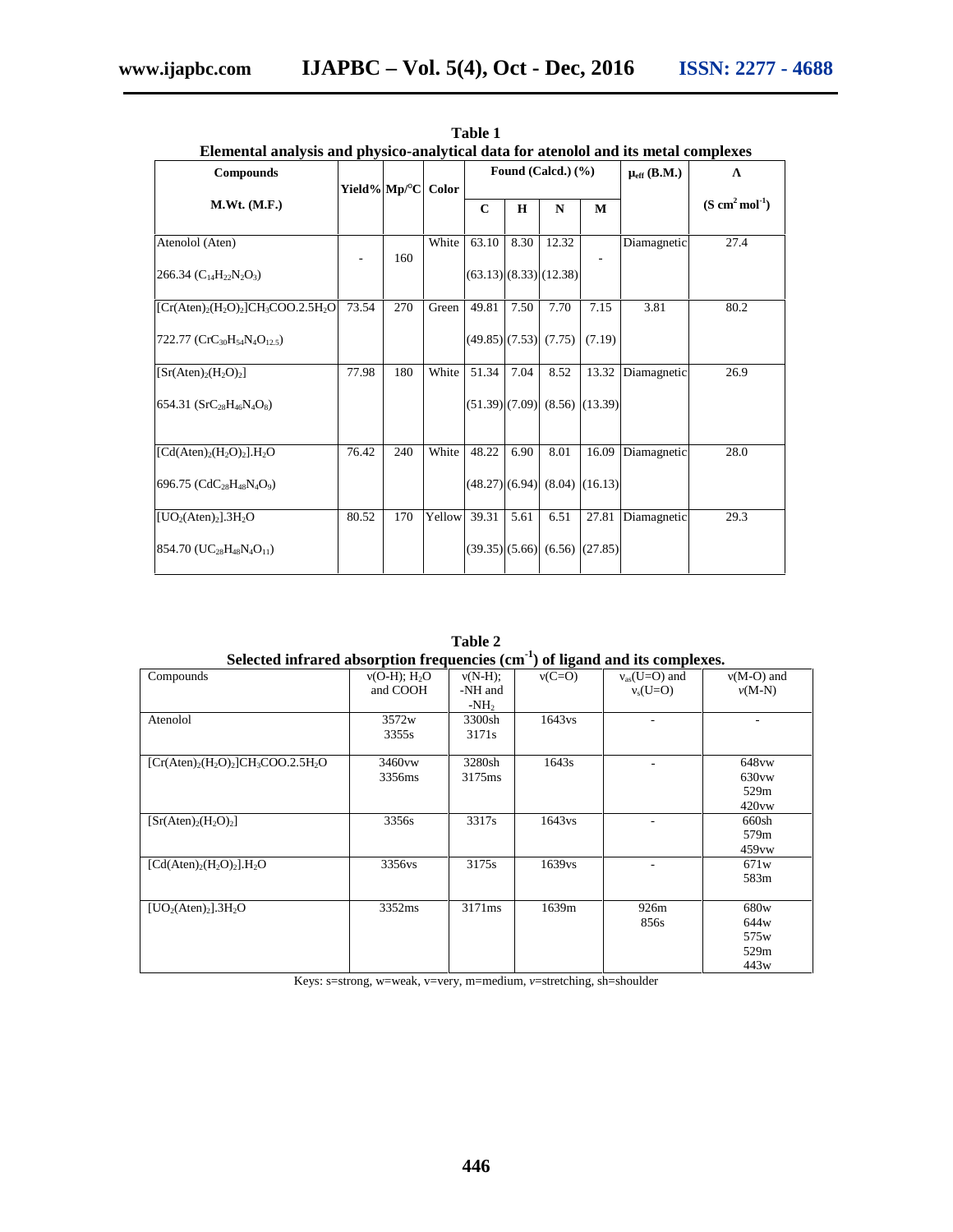|                              |      | UV-Vis. spectra of atenolol and its metal complexes. |               |               |          |  |  |  |  |
|------------------------------|------|------------------------------------------------------|---------------|---------------|----------|--|--|--|--|
| Assignments (nm)             | Aten | Aten complex with                                    |               |               |          |  |  |  |  |
|                              |      | Cr(III)                                              | Sr(II)        | Cd(II)        | U(VI)    |  |  |  |  |
| transitions                  | 300  | 282                                                  | 297           | 304           | 278      |  |  |  |  |
| transitions<br>$n-$          | 368  | 352, 452, 479                                        | 368, 417, 450 | 380, 422, 458 | 348      |  |  |  |  |
| Ligand-metal charge transfer |      | 576                                                  | 521, 576      | 490, 578      | 575, 593 |  |  |  |  |
| d-d transition               |      | 610                                                  | ۰             |               |          |  |  |  |  |

**Table 3**

| Table 4                                                                                                                                         |
|-------------------------------------------------------------------------------------------------------------------------------------------------|
| <sup>1</sup> H NMR values (ppm) and tentative assignments for $(A)$ Atenolol;                                                                   |
| $(B) [Cr(Aten)2(H2O)2] CH3COO3$ , 2.5H <sub>2</sub> O, (C) $[Sr(Aten)2(H2O)2],$                                                                 |
| (D) [Cd(Aten) <sub>2</sub> (H <sub>2</sub> O) <sub>2</sub> ],H <sub>2</sub> O and (E) [UO <sub>2</sub> (Aten) <sub>2</sub> ],3H <sub>2</sub> O. |

| A         | B             | $\mathcal{C}$ | D                        | E         | Assignments                      |
|-----------|---------------|---------------|--------------------------|-----------|----------------------------------|
| 0.97      | 1.18          | 1.18          | 1.22                     | 1.23      | $H, -CH3$                        |
| 1.50      | 1.30          | 1.46          | 1.63                     | 1.73      | $H, -NH$                         |
| 2.54-3.91 | 2.50-3.87     | 2.50-3.92     | 2.48-3.91                | 2.35-3.92 | $H$ , $-CH2$ and $-CH$ aliphatic |
| $\sim$    | 4.89          | 4.87          | 5.02                     | 5.11      | H, H <sub>2</sub> O              |
| 5.00      | ٠             | ٠             | $\overline{\phantom{a}}$ | ٠         | $Hn - OH$                        |
| 6.85-7.41 | $6.20 - 8.30$ | 6.40-7.92     | 6.10-7.81                | 6.50-7.78 | $H$ , $-NH_2$ and $-CH$ aromatic |

**Table 5 The maximum temperature Tmax(C) and weight loss values of the decomposition stages for atenolol, Cr(III), Sr(II), Cd(II) and U(VI) complexes.**

| Lost species                                                            | $\lambda$ $\lambda$ $\lambda$<br><b>Compounds</b>  | <b>Weight loss</b><br>$\frac{9}{6}$ |                                 | $T_{max}$ ('C)              | <b>Decomposition</b>                                                            |
|-------------------------------------------------------------------------|----------------------------------------------------|-------------------------------------|---------------------------------|-----------------------------|---------------------------------------------------------------------------------|
|                                                                         |                                                    | Found                               | Calc.                           |                             |                                                                                 |
| Atenolol<br>$(C_{28}H_{44}N_4O_6)$                                      | First step<br>Total loss<br>Residue                | 73.00<br>73.00<br>27.00             | 72.75<br>72.75<br>27.25         | 290,<br>360, 495            | $4C_2H_4 + N_2 + 3H_2O + 6C$                                                    |
| $[Cr(Aten)2(H2O)2]CH3COO.2.5H2O$<br>$(C_{30}H_{49}N_4O_{10}Cr)$         | First step<br>Second step<br>Total loss<br>Residue | 6.23<br>74.86<br>81.09<br>18.91     | 6.21<br>75.00<br>81.21<br>18.79 | 50, 125<br>300,<br>680, 960 | 2.5H <sub>2</sub> O<br>$12C_2H_4 + CO_2 + 2NO + 2NO_2 + 0.5H_2O$<br>$CrO1.5+5C$ |
| $[Sr(Aten)2(H2O)2]$<br>$(C_{28}H_{46}N_4O_8Sr)$                         | First step<br>Total loss<br>Residue                | 76.72<br>76.72<br>23.17             | 76.80<br>76.80<br>23.20         | 260,<br>355.<br>490, 573    | $11C_2H_4 + 4NO + 2CO + H_2O$<br>$SrO+4C$                                       |
| $\text{[Cd(Aten)2(H2O)2]}$ H <sub>2</sub> O<br>$(C_{28}H_{46}N_4O_8Cd)$ | First step<br>Second step<br>Total loss<br>Residue | 2.58<br>73.77<br>76.35<br>23.65     | 2.31<br>74.12<br>76.43<br>23.57 | 108<br>275,<br>460, 920     | H <sub>2</sub> O<br>$11C_2H_4 + 4NO + H_2 + 3CO$<br>$CdO+3C$                    |
| $[UO2(Aten)2]$ .3H <sub>2</sub> O<br>$(C_{28}H_{44}N_4O_9U)$            | First step<br>Second step<br>Total loss<br>Residue | 6.25<br>59.30<br>65.55<br>34.45     | 6.32<br>59.28<br>65.60<br>34.40 | 67, 119<br>229,<br>286, 556 | 3H <sub>2</sub> O<br>$10C_2H_4 + 2N_2 + 6CO + H_2$<br>$UO_{2}+2C$               |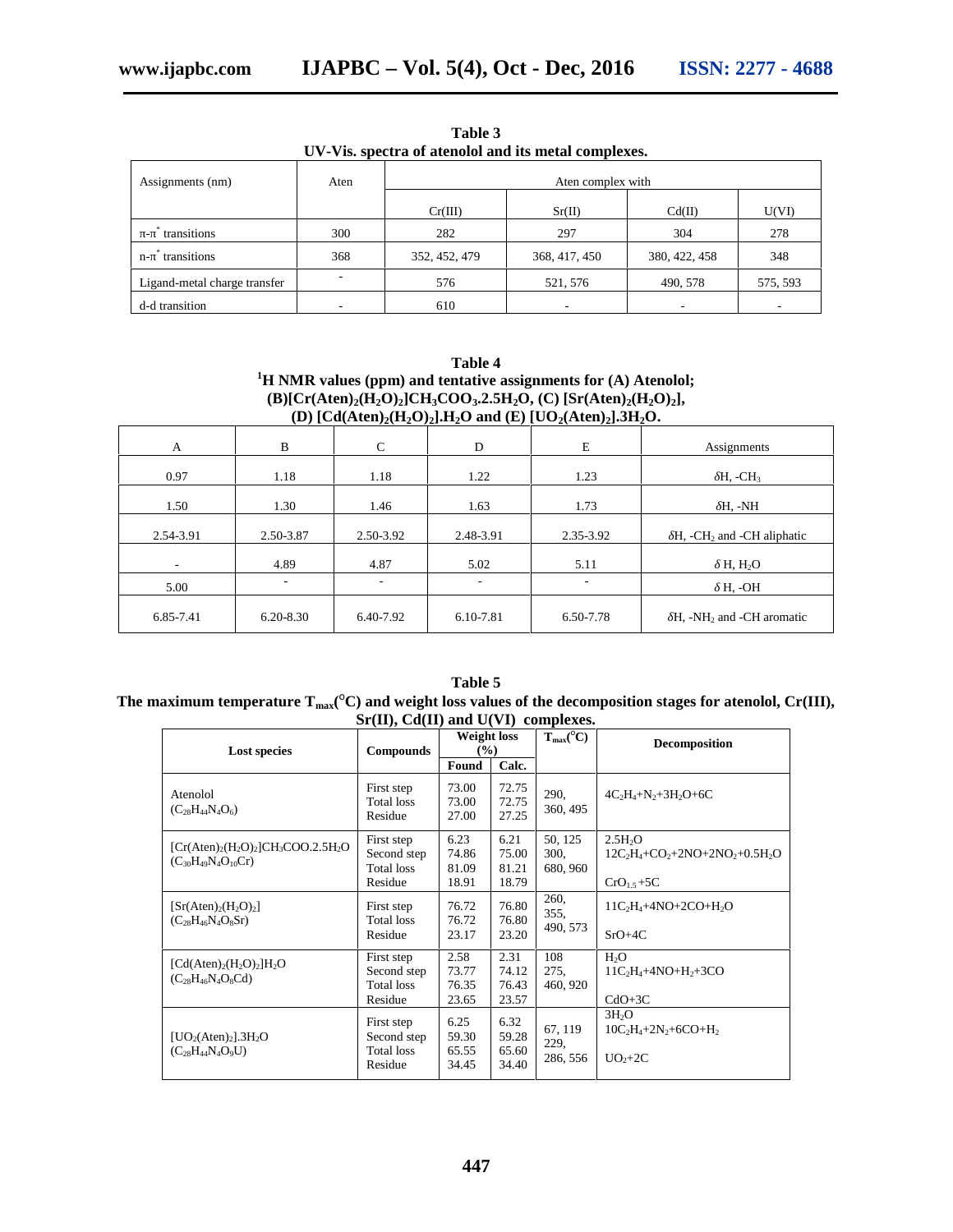| Table 6                                                                                          |  |
|--------------------------------------------------------------------------------------------------|--|
| Thermal behavior and Kinetic parameters determined using Coats–Redfern (CR) and Horowitz–Metzger |  |
| (HM) operated for atenolol and its complexes.                                                    |  |

|                                                |                      |         |           |          | <b>Parameter</b>      |                |                |          |                           |                 |
|------------------------------------------------|----------------------|---------|-----------|----------|-----------------------|----------------|----------------|----------|---------------------------|-----------------|
| <b>Compounds</b>                               | <b>Decomposition</b> | $T_{s}$ | Method    | $E^*$    | A                     | $\mathbf{s}^*$ | $\mathbf{H}^*$ | $G^*$    | $\mathbf{R}^{\mathbf{a}}$ | SD <sup>b</sup> |
|                                                | Range $(K)$          | (K)     |           | (KJ/mol) | $(s^{-1})$            | (KJ/mol,K)     | (KJ/mol)       | (KJ/mol) |                           |                 |
| Aten                                           | 693-843              | 768     | <b>CR</b> | 68.67    | $1.27\times10^{5}$    | $-0.1513$      | 64.57          | 139.17   | 0.995                     | 0.05            |
| $(C_{14}H_{22}N_2O_3)$                         |                      |         | HM        | 85.48    | $8.04\times10^{6}$    | $-0.1169$      | 81.38          | 139.00   | 0.995                     | 0.11            |
| $[Cr(Aten)2(H2O)2]CH3CO$                       | 1173-1273            | 1233    | <b>CR</b> | 104.45   | $4.12 \times 10^{9}$  | $-0.0648$      | 100.46         | 131.58   | 0.997                     | 0.064           |
| O.2.5H <sub>2</sub> O                          |                      |         | HM        | 120.99   | $1.55 \times 10^{11}$ | $-0.0347$      | 116.99         | 133.64   | 0.997                     | 0.072           |
| $(CrC_{30}H_{54}N_4O_{12.5})$                  |                      |         |           |          |                       |                |                |          |                           |                 |
| $[Sr(Aten)_{2}(H_{2}O)_{2}]$                   | 473-584              | 533     | <b>CR</b> | 91.83    | $3.65\times10^{6}$    | $-0.1241$      | 87.39          | 153.67   | 0.999                     | 0.03            |
| $(SrC_{28}H_{46}N_4O_8)$                       |                      |         | HM        | 97.87    | $2.58\times10^{7}$    | $-0.1079$      | 93.43          | 151.03   | 0.999                     | 0.03            |
| $[Cd(Aten)_{2}(H_{2}O)_{2}]$ .H <sub>2</sub> O | 493-653              | 548     | <b>CR</b> | 68.08    | $5.04\times10^{3}$    | $-0.1792$      | 63.48          | 162.56   | 0.995                     | 0.090           |
| $(CdC_{28}H_{48}N_4O_9)$                       |                      |         | HM        | 73.91    | $4.64\times10^{4}$    | $-0.1607$      | 69.31          | 158.18   | 0.995                     | 0.114           |
| $[UO2(Aten)2]$ .3H <sub>2</sub> O              | 443-660              | 559     | <b>CR</b> | 61.62    | $4.71\times10^{3}$    | $-0.1793$      | 57.26          | 151.39   | 0.995                     | 0.085           |
| $(UC_{28}H_{48}N_4O_{11})$                     |                      |         | HM        | 74.20    | $1.30\times10^{5}$    | $-0.1517$      | 69.84          | 149.47   | 0.996                     | 0.084           |
|                                                |                      |         |           |          |                       |                |                |          |                           |                 |

a=correlation coefficients of the Arrhenius plots and b=standard deviation

**Table 7 The inhibition diameter zone values (mm) for atenolol and its metal complexes.**

|                                      | <b>Tested compounds</b> | <b>Microbial species</b>     |                                             |                               |                           |                               |                          |  |  |  |  |  |
|--------------------------------------|-------------------------|------------------------------|---------------------------------------------|-------------------------------|---------------------------|-------------------------------|--------------------------|--|--|--|--|--|
|                                      |                         |                              | <b>Bacteria</b>                             |                               | Fungi                     |                               |                          |  |  |  |  |  |
|                                      |                         | E. coli                      | P. aeruginosa                               | <b>B.</b> subtilis            | S. aureus                 | C.albuicans                   | A. fumigates             |  |  |  |  |  |
| Aten                                 |                         |                              | $6 \pm 0.12$                                | $10 \pm 0.1$                  | $15 \pm 0.11$             |                               |                          |  |  |  |  |  |
|                                      |                         |                              |                                             |                               |                           |                               |                          |  |  |  |  |  |
| Cr(III) / Aten                       |                         | $15^{+2} \pm 0.01$           | $11^{+1}$ + 0.14                            | $17^{+1}$ + 0.11              | $20^{+1} \pm 0.18$        |                               | $15^{+2} \pm 0.08$       |  |  |  |  |  |
| Sr(II) / Aten                        |                         | $\frac{19^{+2} \pm 0.02}{2}$ | $\frac{25^{+2} \pm 0.03}{25^{+2} \pm 0.03}$ | $\overline{15}^{+1} \pm 0.12$ | $\sqrt{40^{+3} \pm 0.53}$ | $\overline{11}^{+1} \pm 0.30$ | $15^{+2} \pm 0.09$       |  |  |  |  |  |
| Cd(II) / Aten                        |                         | $30^{+3} \pm 0.33$           |                                             | $13^{NS}$ ± 0.10              | $45^{+3} \pm 0.55$        | $\overline{\phantom{a}}$      |                          |  |  |  |  |  |
| U(VI) / Aten                         |                         |                              | $\frac{19^{+2} \pm 0.02}{2}$                | $15^{+1} \pm 0.13$            | $30^{+2} \pm 0.08$        |                               | $10^{+1} \pm 0.06$       |  |  |  |  |  |
|                                      |                         |                              |                                             |                               |                           |                               |                          |  |  |  |  |  |
| $Cr(CH_3COO)_3.2H_2O$                |                         | ٠                            | $\overline{\phantom{a}}$                    | ۰.                            | $\overline{\phantom{a}}$  | ٠                             | $\overline{\phantom{a}}$ |  |  |  |  |  |
| SrCl <sub>2</sub>                    |                         |                              | ۰                                           | $\overline{\phantom{a}}$      | ٠                         | ۰                             |                          |  |  |  |  |  |
| CdCl <sub>2</sub> .2H <sub>2</sub> O |                         | $\overline{\phantom{a}}$     | $\overline{\phantom{a}}$                    | $\overline{\phantom{a}}$      | $\overline{\phantom{a}}$  | -                             | ٠                        |  |  |  |  |  |
| $UO2(CH3COO)3$ .2H <sub>2</sub> O    |                         | ٠                            | $\overline{\phantom{a}}$                    | $\overline{\phantom{a}}$      | ٠                         | ٠                             | ٠                        |  |  |  |  |  |
| Control (DMF)                        |                         | ٠                            | ۰                                           | ٠                             | ۰.                        | ٠                             | ٠                        |  |  |  |  |  |
| Standard                             | Ampicilin               | ٠                            | ٠                                           | $28 \pm 0.40$                 | ۰                         | ۰                             | ٠                        |  |  |  |  |  |
|                                      | Amoxycilin              |                              |                                             | $22 \pm 0.11$                 | $18 + 1.73$               |                               |                          |  |  |  |  |  |
|                                      |                         |                              |                                             |                               |                           |                               |                          |  |  |  |  |  |
|                                      | Cefaloxin               | $24 \pm 0.34$                |                                             | $27 \pm 1.15$                 | $16 \pm 0.52$             |                               |                          |  |  |  |  |  |
|                                      |                         |                              |                                             |                               |                           |                               |                          |  |  |  |  |  |

Statistical significance P<sup>NS</sup> P not significant, P >0.05; P<sup>+1</sup> P significant, P <0.05; P<sup>+2</sup> P highly significant, P <0.01; P<sup>+3</sup> P very highly significant, P <0.001; student's, *t-*test (Paired).

A comparative study of ligand and its metal complexes showed that the Cr(III) complex showed highly significant against *E. coli* and significant difference for the other three types of bacteria and highly significant against *A. fumigates* than free ligand. The Sr(II) complex showed very highly significant for *S. aureus* and highly significant against *E. coli*, *P. aeruginosa* and *A. fumigates and significant for B. subtilis* and *C. albuicans.* Cd(II) showed very highly significant against *E. coli* and *S.*

*aureus*. The U(VI) showed highly significant against *S. aureus* and *P. aeruginosa* and significant difference for *B. subtilis* and *A. fumigates*.

Such increased activity of metal chelate can be explained on the basis of the oxidation state of the metal ion, overtone concept and chelation theory. According to the overtone concept of cell permeability, the lipid membrane that surrounds the cell favors the passage of only lipid-soluble materials in which liposolubility is an important factor that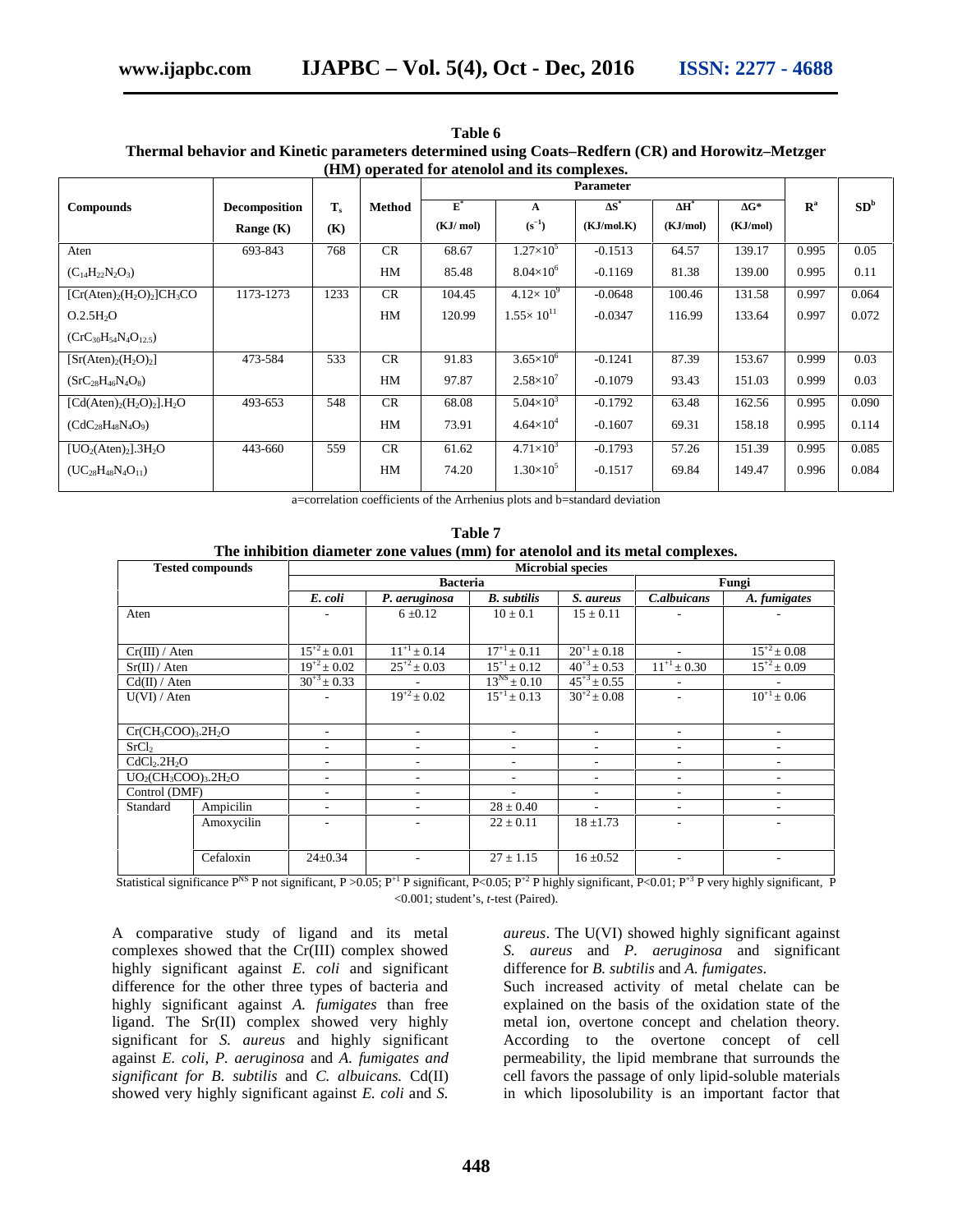controls the antimicrobial activity. On chelation the polarity of the metal ion will be reduced to a greater extent due to overlap of ligand orbital and partial sharing of the positive charge of the metal ion with donor groups. Further it increases the delocalization of -electrons over the whole chelate ring and enhances the lipophilicity of the complexes  $1^{7}$ ,  $39-41$ . This increased lipophilicity enhances the penetration of complexes into the lipid membranes and blocks the metal binding sites in enzymes of microorganisms. These complexes also disturb the respiration process of the cell and thus block the synthesis of proteins, which restricts further growth of the microorganisms.

### **REFERENCES**

- 1. Goodman L, Gilman A. Goodman & Gilman's the Pharmacological Basis of Therapeutics,  $11<sup>th</sup>$  Ed., Mc Graw-Hill, New York, 2006.
- 2. Lindholm L, Carlberg B, Samuelsson O. Should beta blockers remain first choice in the treatment of primary hypertension? A meta analysis. Lancet, 2005, 366:1545-1553.
- 3. Guidelines Committee, 2003 ESH-ESC Guidelines for the Management of Arterial Hypertension. J. Hypertension, 2003, 21:1011- 1053.
- 4. Gilman A, Goodman L. The Pharmacological Basics of Therapeutics,  $7<sup>th</sup>$  Ed., Macmillan, New York, 1985, 202.
- 5. Mehvar R, Brocks DR. Stereospecific pharmacokinetics and pharmacodynamics of beta-adrenergic blockers in humans. J. Pharm. Pharm. Sci., 2001; 4(2):185-200.
- 6. Esteves de Castro RA, Canotilho J, Barbosa RM, Redinha JS. Infrared spectroscopy of racemic and enantiomeric forms of atenolol. Spectrochimica Acta Part A, 2007; 67(5): 1194-1200.
- 7. R. Bhushan R, Tanwar S. Different approaches of impregnation for resolution of enantiomers of atenolol, propranolol and salbutamol using Cu(II)-l-amino acid complexes for ligand exchange on commercial thin layer chromatographic plates. Chromatography A, 2010; 1217(8):1395-1398.
- 8. Cozar O, Szabo L, Cozar I, Leopold N, David L, Cainap C, Chis V. Spectroscopic and DFT study of atenolol and metoprolol and their copper complexes. Molecular Structure, 2011, 993(1-3):357-366.
- 9. Pyramides G, Robinson J, William Zitot S. The combined use of DSC and TGA for the thermal analysis of atenolol tablets. pharmaceutical & Biomedical Analysis, 1995; 13(2):103-110.
- 10. Yousef TA, Abu El-Reassh GM, El-Gammal OA, Ahmed SF. Structural, DFT and biological studies on Cu(II) complexes of semi and thiosemicarbazide ligands derived from diketo hydrazide. Polyhedron, 2014; 81:749- 763.
- 11. Beecher DJ, Wong AC. Identification of hemolysin BL-producing B. cereus by a discontinuous hemolytic pattern in blood agar. Appl. Environ. Microbial., 1994; 60:1646.
- 12. Fallik E, Klein J, Grinberg S, Lomaniee E, Lurie S, Lalazar A. Effect of postharvest heat treatment of tomatoes on fruit ripening and decay caused by Botrytis cinerea. Plant Dis.,1993; 77:985-988.
- 13. Vogel AI. Qualitative Inorganic analysis, 6<sup>th</sup> Ed. Wiley, New York, 1987.
- 14. Lígia Maria M. Vieira et al. Synthesis and antitubercular activity of palladium and platinum complexes with fluoroquinolones. European Journal of Medicinal Chemistry, 2009; 44(10): 4107–4111..
- 15. Jimenez-Garrido N, Perello L, Ortiz R, Alzuet G, Gonzalez-Alvarez M, Canton E, Liu- Gonzalez M, Garcia-Granda S, Perez-Priede MJ Antibacterial studies, DNA oxidative cleavage, and crystal structures of Cu(II) and Co(II) complexes with two quinolone family members, ciprofloxacin and enoxacin. Inorg. Biochem., 2005; 99(3):677-689.
- 16. Sadeek SA, El-Attar MS, Abd El-Hamid SM Synthesis, characterization and antibacterial activity of some new transition metal complexes with ciprofloxacin-imine. Bull. Chem. Soc. Ethiop., 2015; 29(2):259-274.
- 17. Hughes MN. The inorganic chemistry of biological processes,  $2<sup>nd</sup>$  Ed., Wiley Interscience, New York, 1981.
- 18. Almodfa H, Said AA, Nour EM. Preparation and infrared and thermal studies of. [UO2(salen)(DMF)]. Bull. Soc. Chem. Fr., 1991, 128:137-139.
- 19. Sadeek SA, Teleb SM, Refat MS, Elmosallamy MAF. Preparation, thermal and vibrational studies of  $UO_2$ (acac-o-phdn)(L)(L=H<sub>2</sub>O, py, DMF and Et<sub>3</sub>N). J. Coord. Chem., 2005; 58:1077-1085.
- 20. Silverstein RM, Bassler GC, Morril TC. Spectroscopic Identification of Organic Compounds,  $5<sup>th</sup>$  Ed., Wiley, New York, 1991.
- 21. Nakamoto K. Infrared Spectra of Inorganic and Coordination Compounds, Wiley, New York, 1963.
- 22. Mcglynnm SP, Smith JK, Neely WC. Electronic structure, spectra, and magnetic properties of